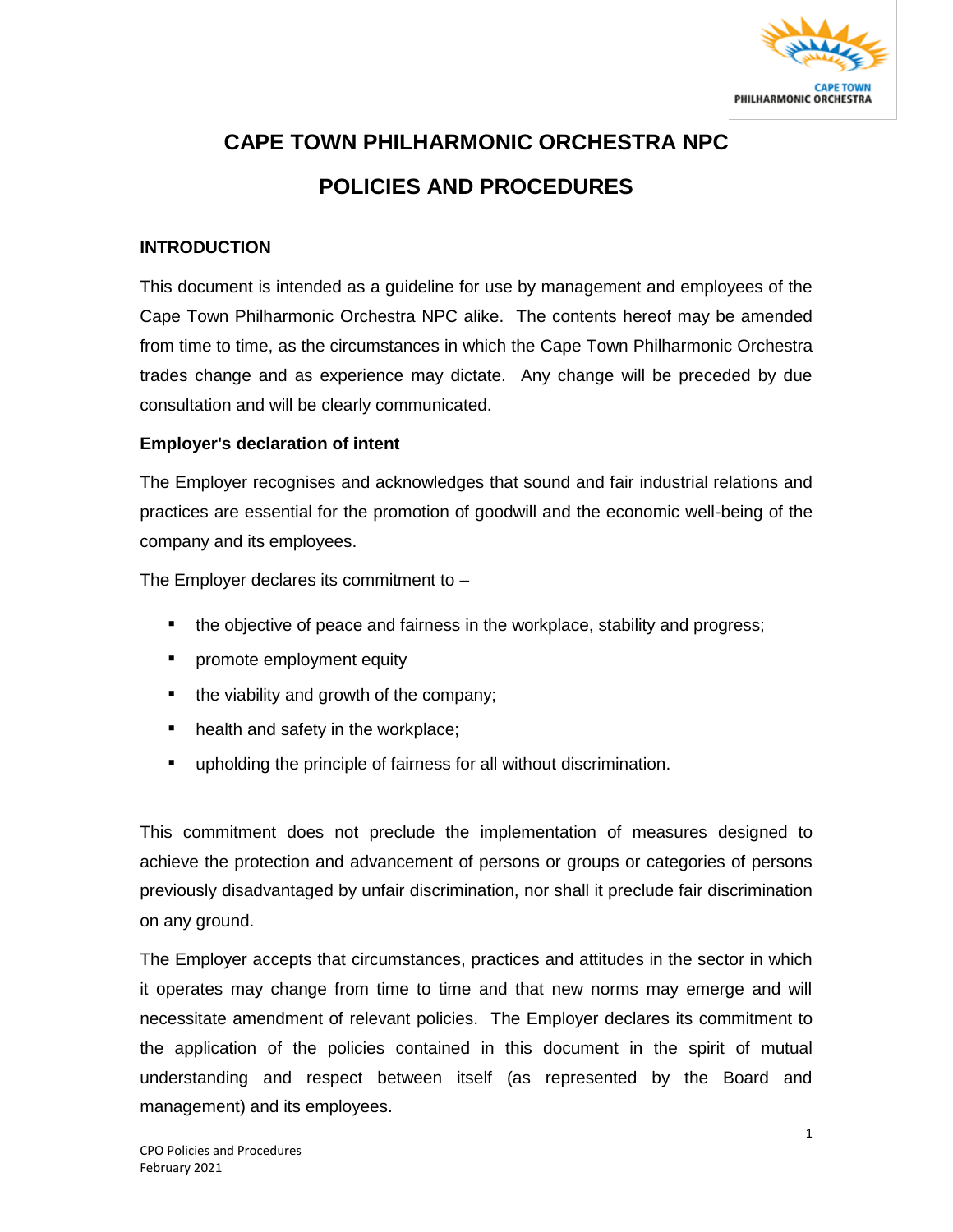

### **PART A**

### **ACTIVITIES OF THE ORCHESTRA AND ANCILLARY MATTERS**

- 1. The Orchestra's home base is at the Artscape Theatre Centre, D F Malan Street, Cape Town.
- 2. The Orchestra is multi-functional and committed to performing all forms of orchestral music, including but not limited to operas, operettas, musicals, ballets and the concert repertoire, including symphonic pop arrangements and accompanying light music, jazz, ethnic music or pop artists in orchestral arrangements.
- 3. The Orchestra's activities include performances, rehearsals, recordings and live broadcasts as well as education and development of musicians and audiences.
- 4. The Orchestra will participate in a wide variety of educational and development projects with full-time musicians acting as mentors to identified and talented individuals, who will in turn be given opportunities to rehearse and perform with the Orchestra.
- 5. A further factor essential to the viability of the Orchestra is brand image through publicity and public relations.
- 6. It is essential that all employees, whether in management or administrative positions or members of the Orchestra shall at all times devote their attention and energy towards promoting the various activities of the Orchestra, to the benefit of the Orchestra and therefore their own job security.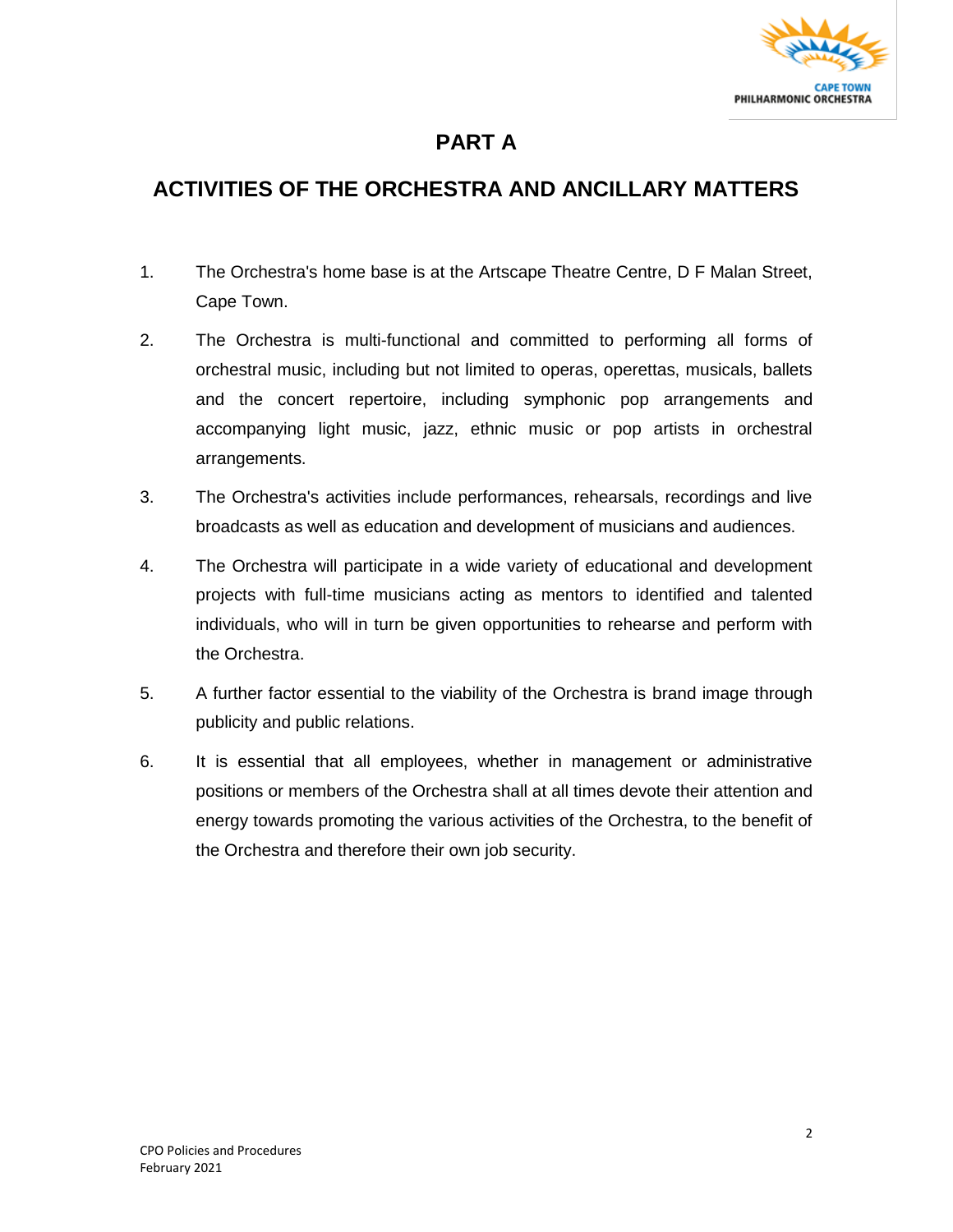

### **PART B**

### **REMUNERATION POLICY**

- 1. It is the aim of the Employer to remunerate all its employees equitably and competitively, subject only to the business and financial position of the Orchestra. The following principles shall apply inter alia:
	- 1.1 all positions within the structure shall be assessed and monitored regularly by reference to their value to the organisation and their complexity, thus providing a guideline for the equitable and consistent determination of remunerations at various levels in the organisation;
	- 1.2 administrative staff will be subject to annual performance appraisals, completed in consultation between each employee and his/her manager. At such a performance appraisal the employee's performance will be measured against specified key performance areas and standards. The result of the annual performance appraisal will be used as a guideline in determining any increase in remuneration. Employees are encouraged to participate pro-actively in the performance appraisal system in order to ensure open communication and effective achievement of required performance levels and beyond;
	- 1.3 Musicians' performance will be monitored and appraised on a continuous basis throughout the year by their section principals and the concertmasters. In addition, Musicians will be subjected to annual performance evaluation in the form of an interview and/or audition for an evaluation panel. At this time, their performance throughout the year will also be considered.
	- 1.4 where an employee is promoted to a more senior position in the organisation, he/she will be remunerated at a level appropriate to such promotion position, as determined in accordance with the provisions of paragraph 1.1.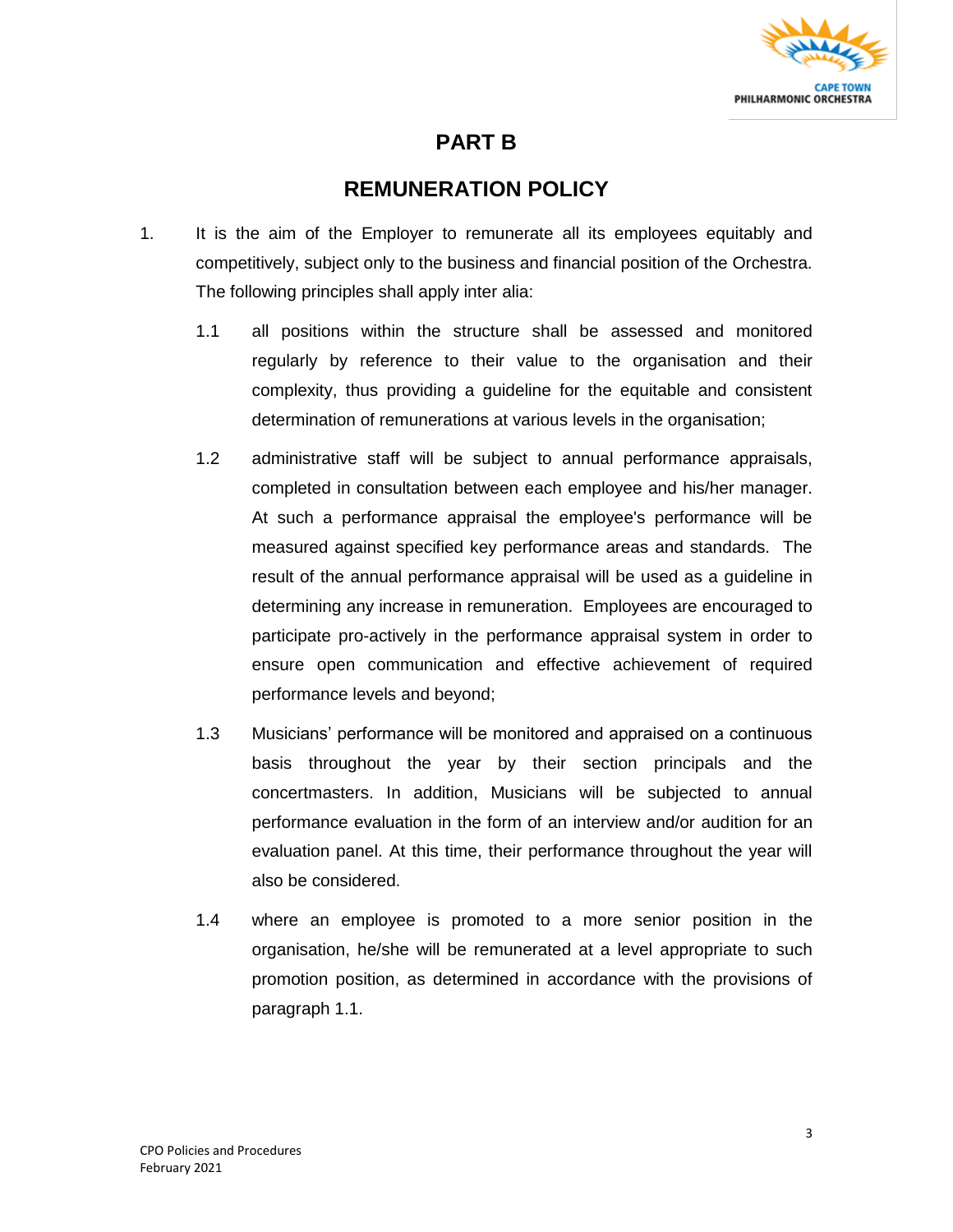

#### 2. **Annual Incentive Bonus**

The payment of an annual bonus does not form part of the Employer's pay policy. However, incentive bonuses may be paid (in the exclusive discretion of management) provided that the Orchestra's budget has been met and that such payment is financially justifiable.

#### 3. **Salary increases**

The salaries of all employees will be reviewed annually and any increase that may be granted (in the sole discretion of the Board) will become effective on 1 March of any given year.

#### 4. **Travel**

- 4.1 Employees are obliged to provide their own transport at their own cost between their place of residence and the Orchestra's home base and to and from venues falling within a 30-kilometre radius from the home base.
- 4.2 The Employer will provide transport to employees from the Orchestra's home base to a venue which falls outside the aforesaid 30-kilometre radius.
- 4.3 Where management deems it justifiable, ad hoc transport arrangements may also be provided by the Employer between the Orchestra's home base and venues falling within the 30-kilometre radius.

#### 5. **Subsistence and travel allowances**

- 5.1 The following subsistence and travel allowance framework shall apply:
	- 5.1.1 management and administrative employees will receive reasonable subsistence and travelling allowances to cover necessary expenses where these are incurred in pre-authorised service of the Orchestra;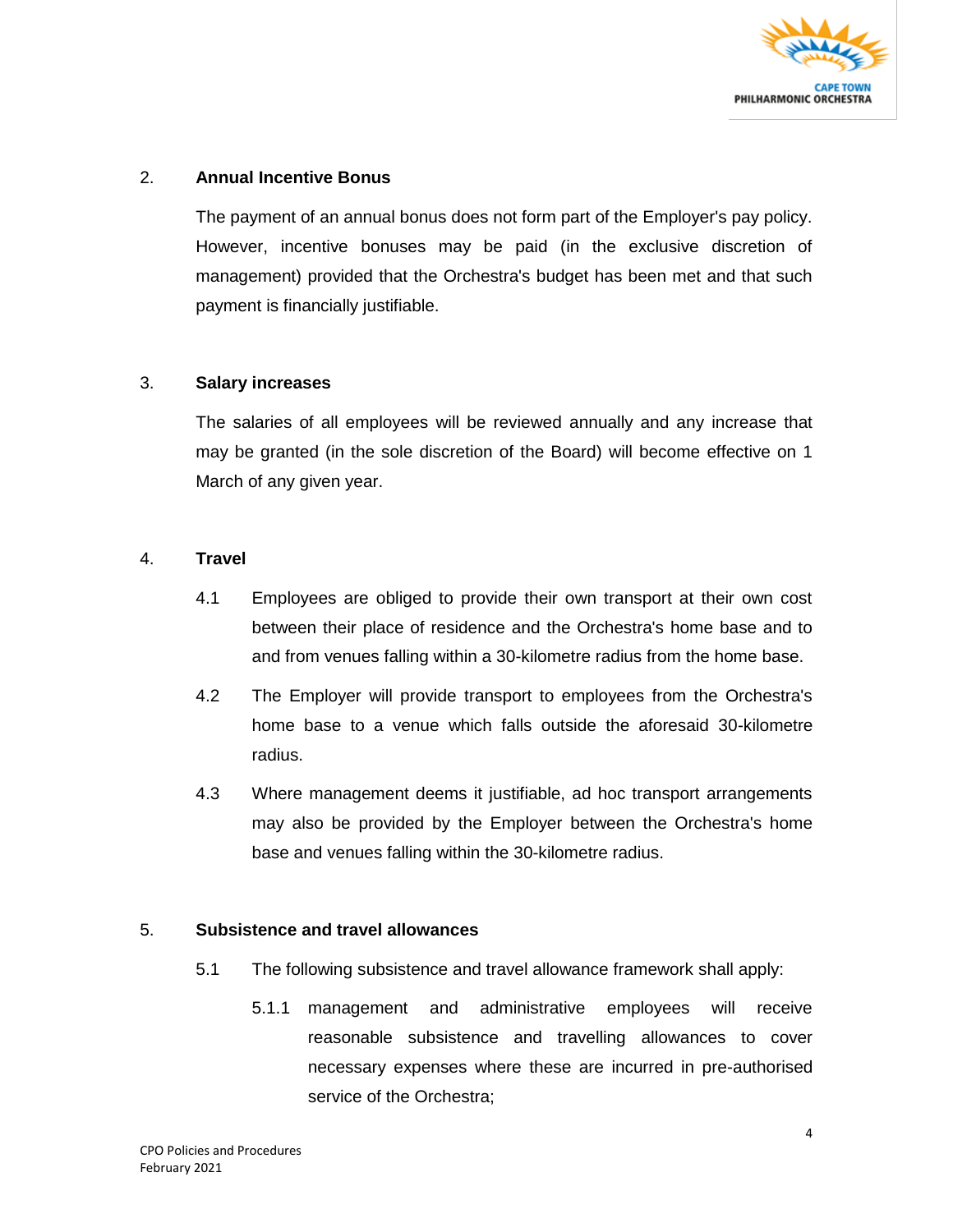

- 5.1.2 an employee will only receive this allowance if away from home overnight or for a longer period.
- 5.1.3 where an employee undertakes a trip which includes a period of time spent on personal affairs, no claim for subsistence or travelling allowance will be considered for that period of personal time;
- 5.1.4 any employee required to undertake a tour which entails being away from the Orchestra's home base for more than 24 hours, will receive reasonable notice thereof and travel arrangements will be made by management. A subsistence allowance will be payable to each employee in respect of every 24-hour period away from Cape Town.
- 5.1.5 an employee qualifies for the receipt of a tax-free subsistence allowance if at least one night is spent away from home on business.
- 5.1.6 an employee may claim a daily subsistence allowance for local travel (South Africa) which will cover meals and incidental costs. This allowance will be calculated on an individual project basis taking into account the duration of the project.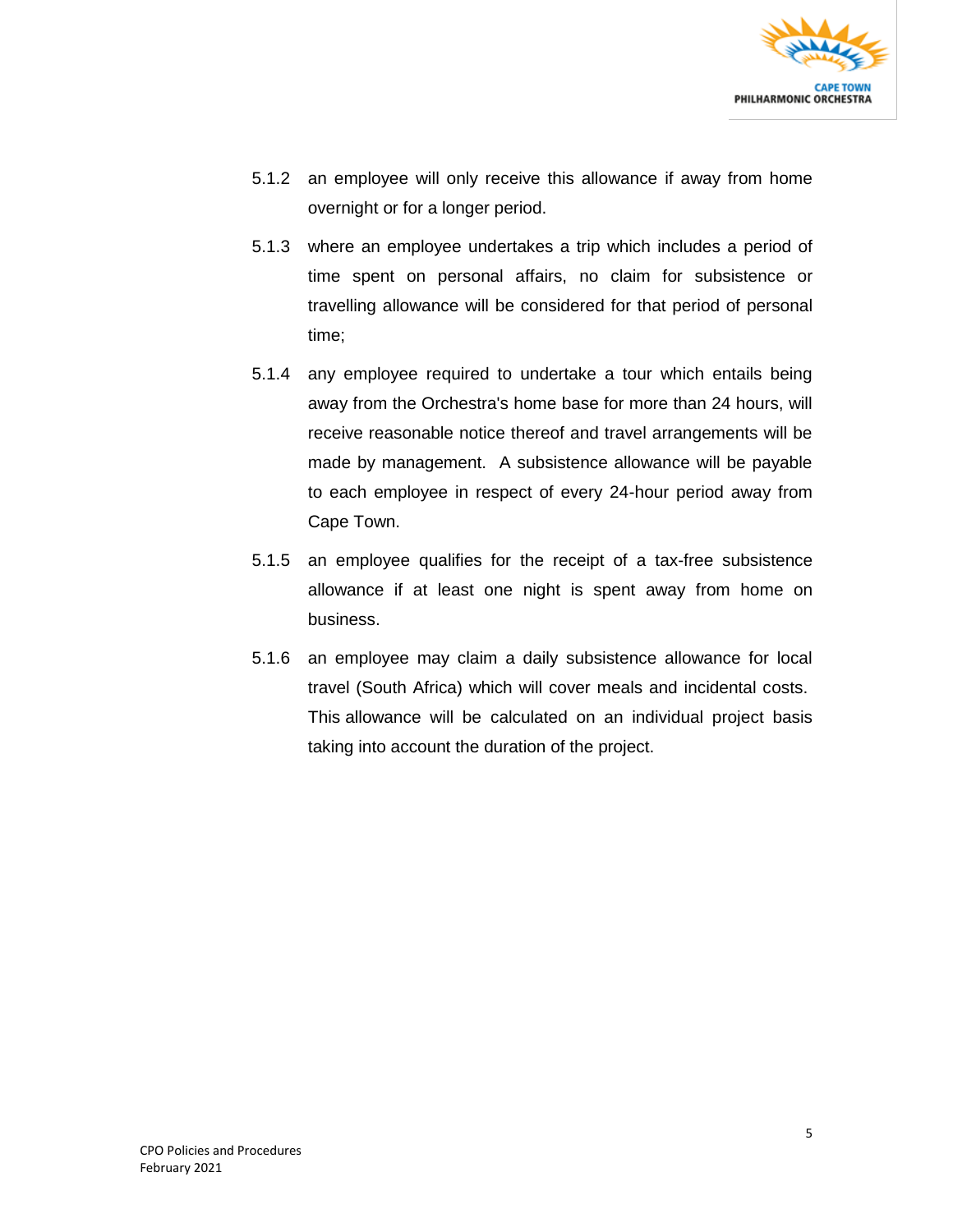

### **PART C**

### **OFFICE HOURS**

- 1. Ordinary office hours are from Monday to Friday from 09:00 to 17:00 with a lunch break of 45 minutes.
- 2. Where managerial or administrative employees work half days, the hours shall be deemed a working period of four hours.
- 3. In consultation with the Chief Executive, flexible working hours for Managerial and Administrative staff may be permitted on an individual basis, subject to the requirements of the employee's position in the organisation and/or job description.
- 4. Managerial and Administrative staff are required to inform the office no later than 10h00 on any morning that they will be out of the office due either to work related matters (such as meetings or business related travel) or medical issues (such as illness or a medical appointment).
- 5. Managerial employees will be required from time to time to work overtime without additional remuneration.
- 6. "Overtime" means all hours worked in excess of the employee's normal daily or weekly work hours.
- 7. Administrative employees whose gross pay falls below the threshold set by the Minister of Labour (currently R205 435 per annum) shall be remunerated for overtime work at the statutory rate or given time off in lieu of such payment, provided that overtime worked is pre-authorised by management and agreed to by the employee.
- 8. Any overtime worked by administrative employees whose gross pay falls above the threshold must be negotiated.
- 9. Any overtime worked by musicians is covered by individual contracts and is by agreement of both parties
- 10. Any official communication between the Employer and employees must take place during ordinary office hours, unless exceptional circumstances dictate otherwise.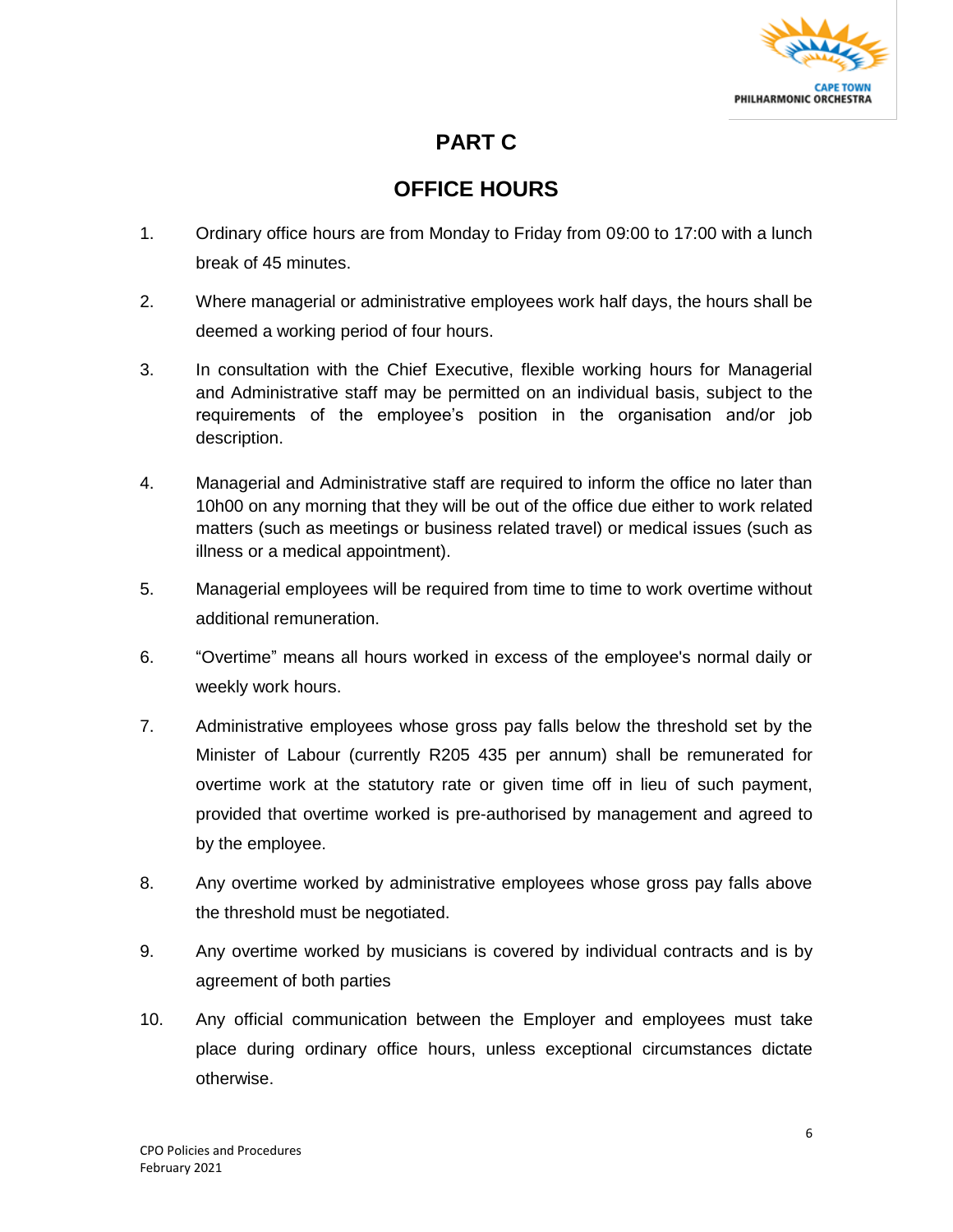

### **PART D**

## **ORDINARY WORKING HOURS, OVERTIME AND ANCILLARY MATTERS AS APPLICABLE TO ORCHESTRA MEMBERS**

- 1. Orchestra members are contracted to work 40 sessions of 3 hours each or 120 hours in every 28-day cycle.
- 2. Orchestra members are further obliged to work such overtime as may be required from time to time. The failure or refusal to work overtime as required shall constitute a disciplinary offence.
- 3. The management will provide a schedule of sessions to members of the Orchestra, at least 30 days before commencement of the schedule. Times and venues for each session shall be specified on the schedule.
- 4. Where a cancellation or change is necessary, this will be notified to musicians at least 7 days in advance. In circumstances of extreme urgency, management shall consult with musicians before giving less than 7 days' notice of a change in the schedule and musicians will be required to make every reasonable effort to attend such a changed session.
- 5. Where a session is cancelled, such a session will not be deemed to have taken place, provided only that 24 hours' notice of cancellation has been given.
- 6. All schedules and amendments thereto will be emailed to all musicians and be published on the Orchestra notice board outside the Orchestra rehearsal room. The placing of a schedule/amendment on the notice board or by email shall constitute sufficient communication and a valid instruction to all musicians.
- 7. Musicians are required to be present at all sessions, unless excused by prior arrangement with the management or prevented by illness, accident or other legitimate reason beyond the musician's control.
- 8. Where a musician is unable to attend a session as a result of illness or accident, management must be notified as soon as possible and in any event at least 3 hours before commencement of a morning session. Such notification should be repeated on each and every day that the Musician is absent from work. Absence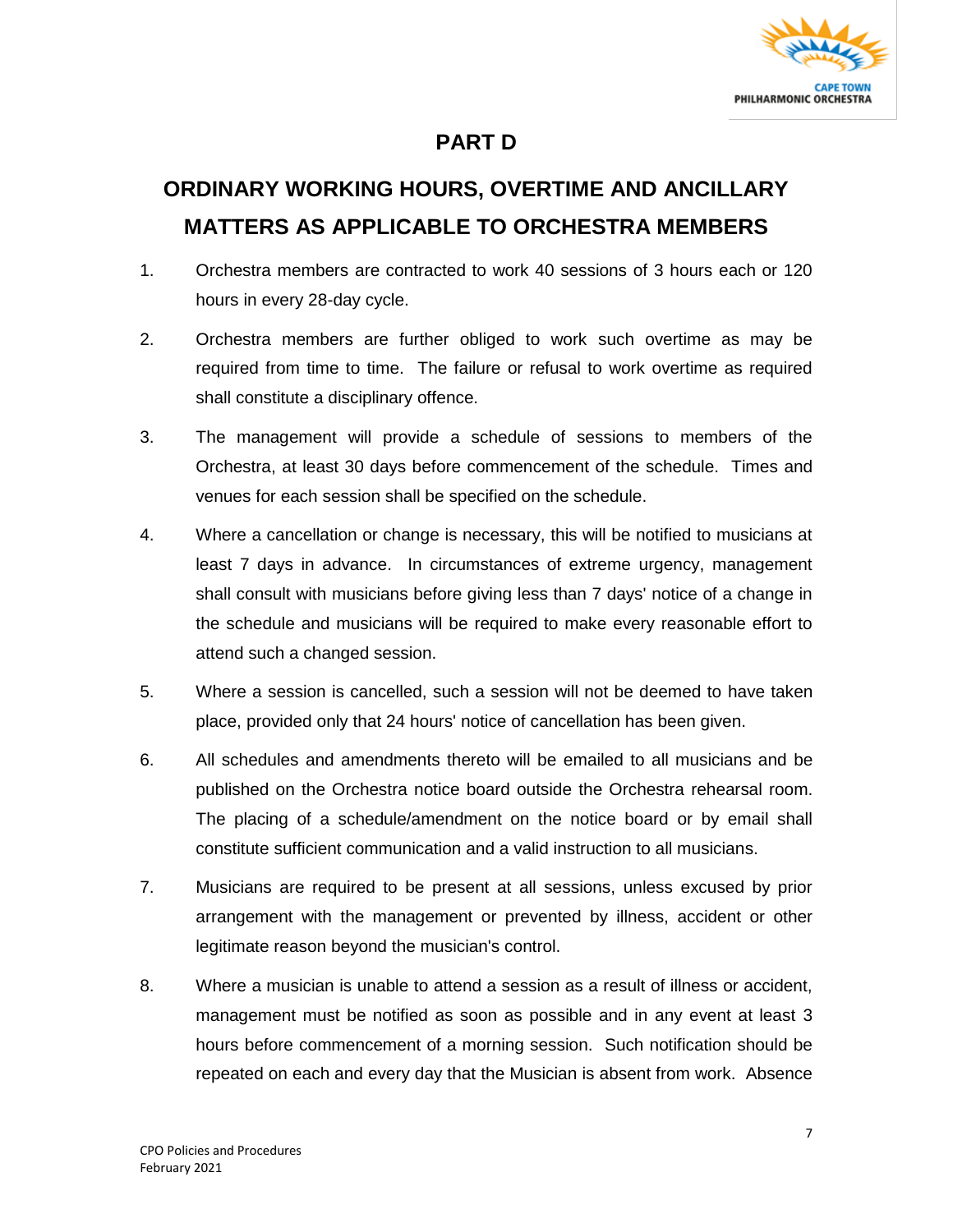

without sufficient reason or the failure to notify management timeously of absence shall constitute misconduct.

- 9. Musicians are expected to be present punctually for the start of each session, after any intermission and where applicable, for transport laid on by the Employer. Punctuality at a session or after an intermission shall be understood to mean being seated, warmed up, tuned and ready to play at least 5 minutes before the designated starting or re-starting time. The "A" will be sounded 2 minutes before the scheduled starting or re-starting time.
- 10. Notwithstanding the provisions of paragraph 9, whenever a musician is required by the Orchestra to attend a performance or any rehearsal which is open to the public, he/she shall be required to report at the relevant venue 15 minutes before the time of commencement of such a session.
- 11. The advance time when the Musician is required to be in attendance as provided in paragraphs 9 and 10, is not included in session time and does not constitute work (ordinary or overtime hours).
- 12. Every musician shall remain in attendance at a session until the session is completed or until the conductor permits him/her to leave or the musician is prevented from continuing because of serious illness.
- 13. Musicians are required to sign an attendance register at each session. Failure to sign the register will be regarded as unauthorised absence from duty and misconduct.
- 14. Musicians may not leave the Orchestra pit or stage during any performance without prior permission of management and shall remain seated after any performance in the Orchestra pit until the final curtain and house lights are turned on or, where a performance takes place on stage, until the concert master leaves the stage.
- 15. Morning sessions will normally commence at 10:00 on any day following an evening session, except in exceptional circumstances. However, where musicians return after midnight from an engagement at a location more than 30 kilometres from the Orchestra's home base, such musicians shall not be required to attend a session for at least 11 hours after they have returned to the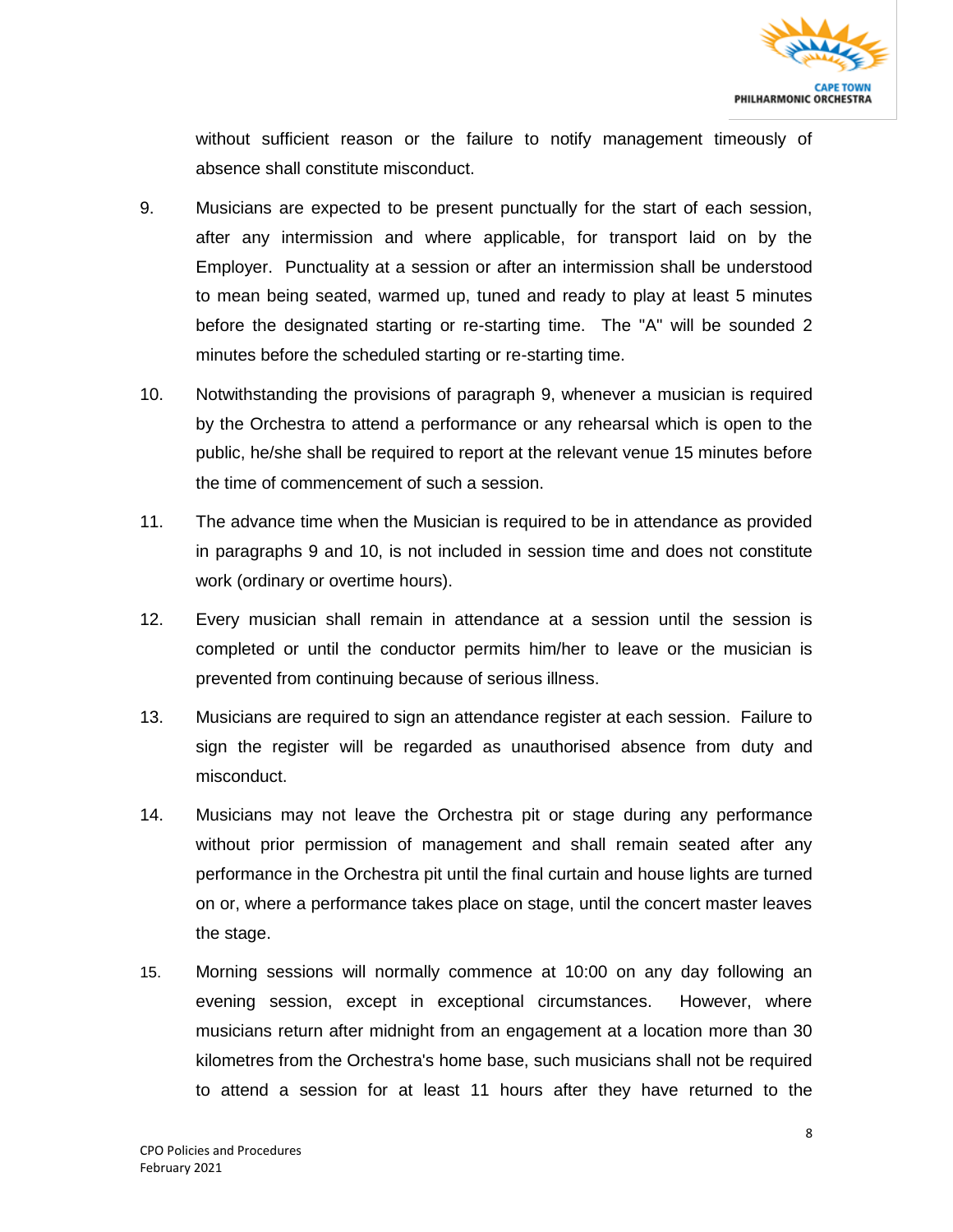

Orchestra's home base, unless management has duly notified them that it deems the circumstances to be exceptional and warranting a shorter rest period.

- 16. Any failure by a member of the Orchestra to attend a sectional rehearsal called by the relevant principal player shall be considered unauthorised absence from duty and constitutes a disciplinary offence, despite the fact that such attendance does not attract payment.
- 17. Should a musician report for duty under the influence of alcohol or drugs, he/she will not be permitted to participate in any session scheduled for that day, shall be sent home and the day in question shall constitute unpaid leave. In addition, reporting for work under the influence of alcohol or drugs shall constitute a serious disciplinary offence.

#### 18. **Touring**

Musicians may be required to tour to any place within the Republic of South Africa or beyond its borders for the purpose of performing sessions. Prior to departure, musicians will be consulted concerning differing circumstances which will occur in touring abroad. All terms and conditions of employment, as well as all applicable policies and procedures will apply when touring abroad, unless there are special provisions which have been agreed to by prior negotiation. Management will give musicians written notice, at least 4 weeks prior to departure, of any such special provisions. Should further special conditions be dictated by unforeseen experiences or circumstances in the country of performance, the Board's duly authorised agent on tour will be entitled to require musicians to be bound by and perform in accordance with such special provisions, which shall not be unreasonably imposed.

#### 19. **Work Permits**

The Musician is responsible for ensuring the timeous submission of any Work Permit application or renewal thereof, at his/her own cost.

#### 20. **Permanent Residency**

In the event that the Musician makes an application for South African Permanent Residency the Musician will be responsible for the applicable fees.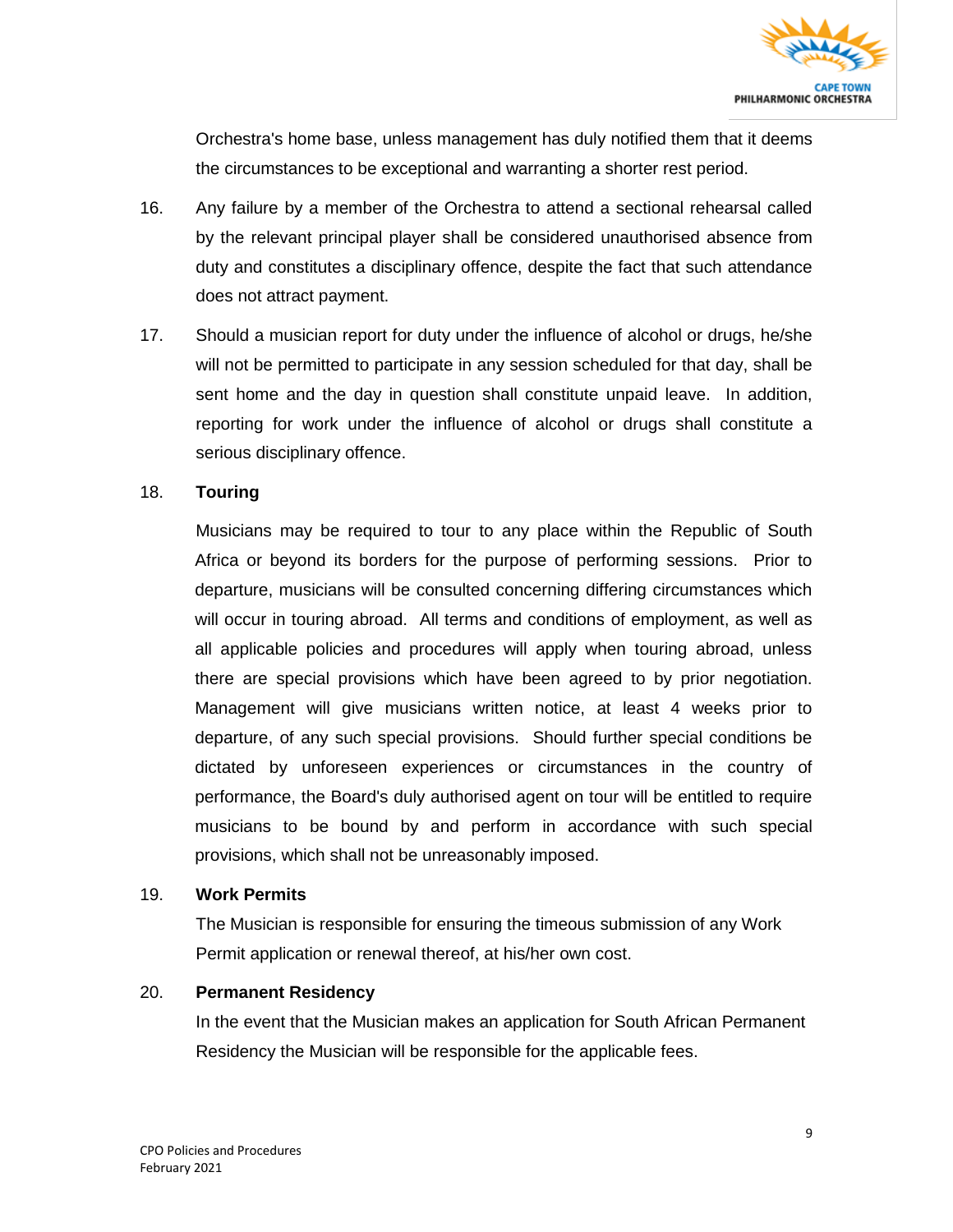

#### 21. **Repatriation**

In the event of an employee being repatriated, any costs related to such repatriation for which the Orchestra is liable in law may be deducted by it from any monies owing to the employee.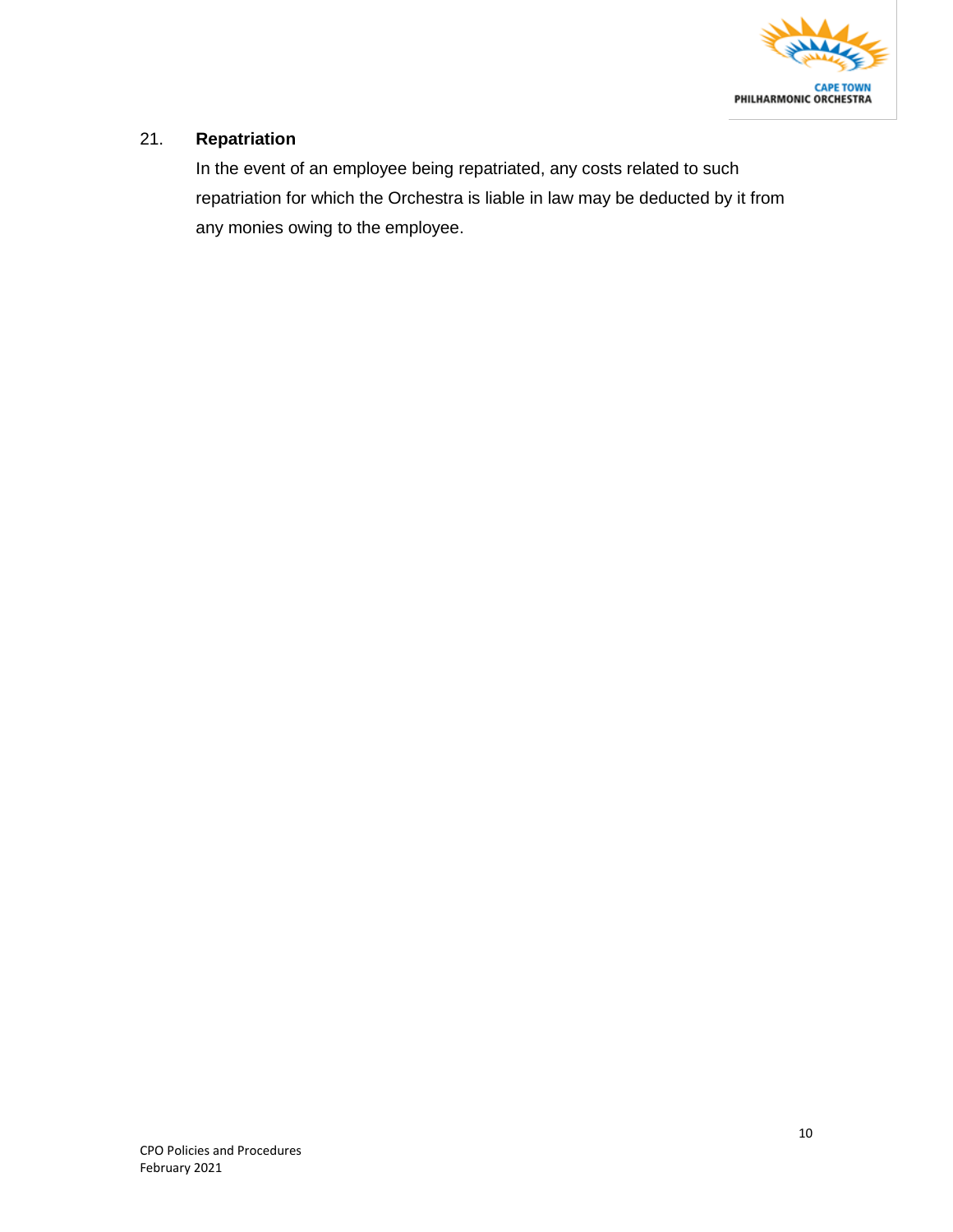

### **PART E**

### **GENERAL POLICY RELATING TO LEAVE**

#### 1. **Annual leave**

Annual vacation leave is regulated by the provisions of the contract of employment.

Occasional leave shall be granted only in exceptional circumstances.

#### 2. **Family responsibility leave**

Family responsibility leave comprises 3 days per annum. Family responsibility leave may be taken in the event of:

- 2.1 the birth of a child;
- 2.2 the sickness of a child;
- 2.3 the death of a spouse or life partner;
- 2.4 the death of an employee's parent, adoptive parent, grandparent, child, adopted child, grandchild or sibling.
- 2.5 Family responsibility leave may be taken in respect of the whole or a part of the day. Before an employee is granted paid family responsibility leave, he/she will be required to submit acceptable proof of the event in respect of which such leave is to be granted.
- 2.6 Family responsibility leave may not be carried over from year to year.

#### 3. **Sick leave**

3.1 Sick leave will be granted in accordance with the Basic Conditions of Employment Act, 1997, i.e. management and administrative employees shall be granted 30 working days' paid sick leave per 3-year cycle, while musicians shall be entitled to 36 days' paid sick leave per 3-year cycle. Sick leave may not be carried over from one 3-year cycle to the next.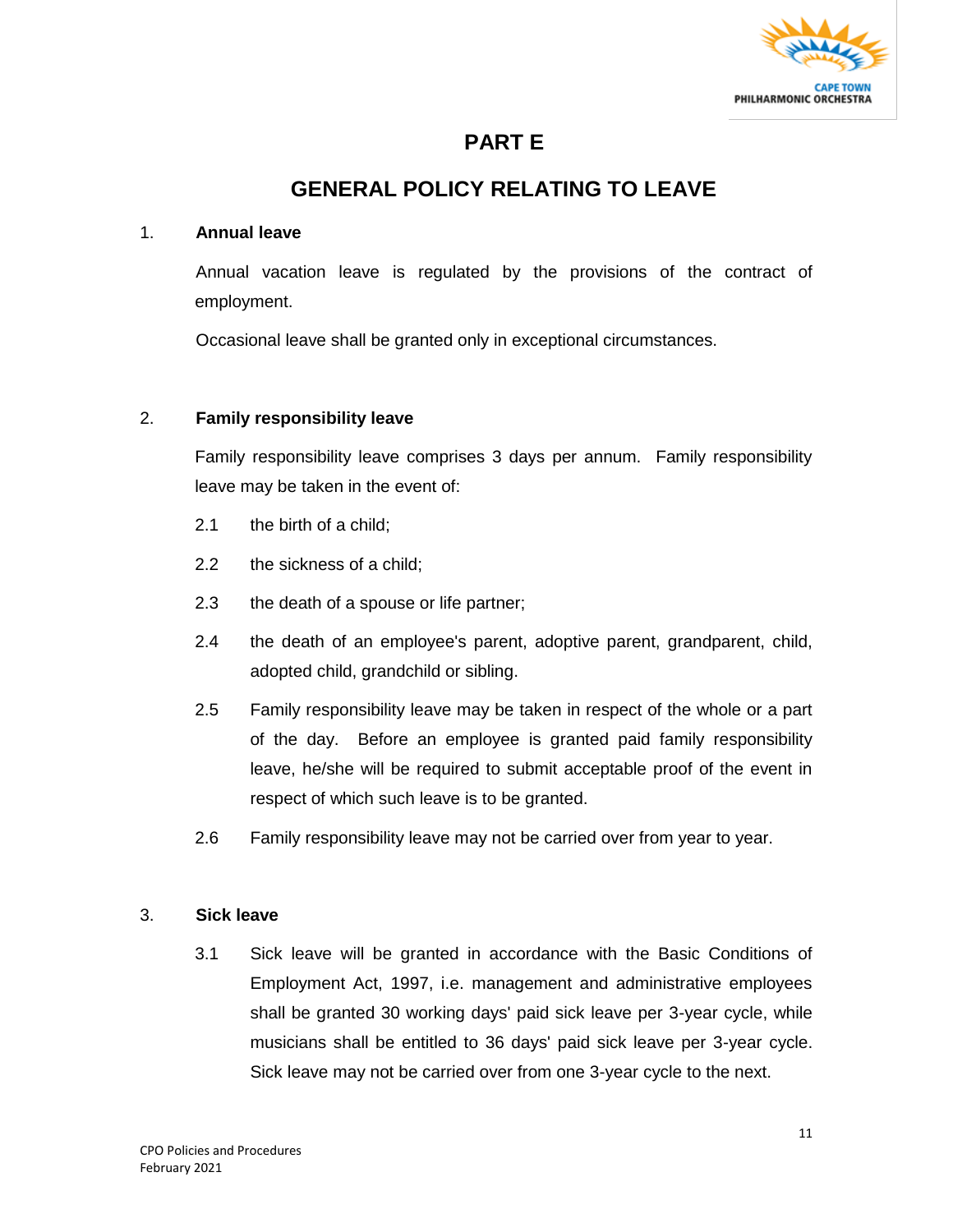

3.2 Where a period of sick leave exceeds 2 consecutive days, the employee will be required to present a medical certificate by a registered medical practitioner before such sick leave will be paid. Management shall also have the right to require a medical certificate in respect of every instance of sick leave (irrespective of the duration thereof) in the event that an employee has taken sick leave on more than two occasions within any 8 week period.

**Note**: A musician will also be required to provide a medical certificate in every instance where illness has precluded him/her from attending a recording session or performance.

- 3.3 The Employer reserves the right to request any employee to submit to an examination by a medical practitioner designated by the Employer and at the Employer's cost, where management has reason to believe that a medical condition is affecting the employee's long-term ability to perform his/her duties and functions.
- 3.4 All employees are required, wherever possible, to notify management in advance should they be unable to attend work as a result of illness. It shall not be sufficient for an employee to request a fellow-employee to convey a message to a member of management; the employee is required to communicate with the relevant manager directly.

#### 4. **Parental leave**

- 4.1 In terms of the provisions of the Basic Conditions of Employment Act, female employees are entitled to 4 consecutive months' maternity leave.
- 4.2 Such maternity leave may commence at any time from 4 weeks before the expected date of birth or from a date which a medical practitioner or a midwife certifies that it is necessary for the health of the employee or her unborn child.
- 4.3 No employee may work for 6 weeks after the birth of her child, unless a medical practitioner or midwife certifies that she is fit to do so.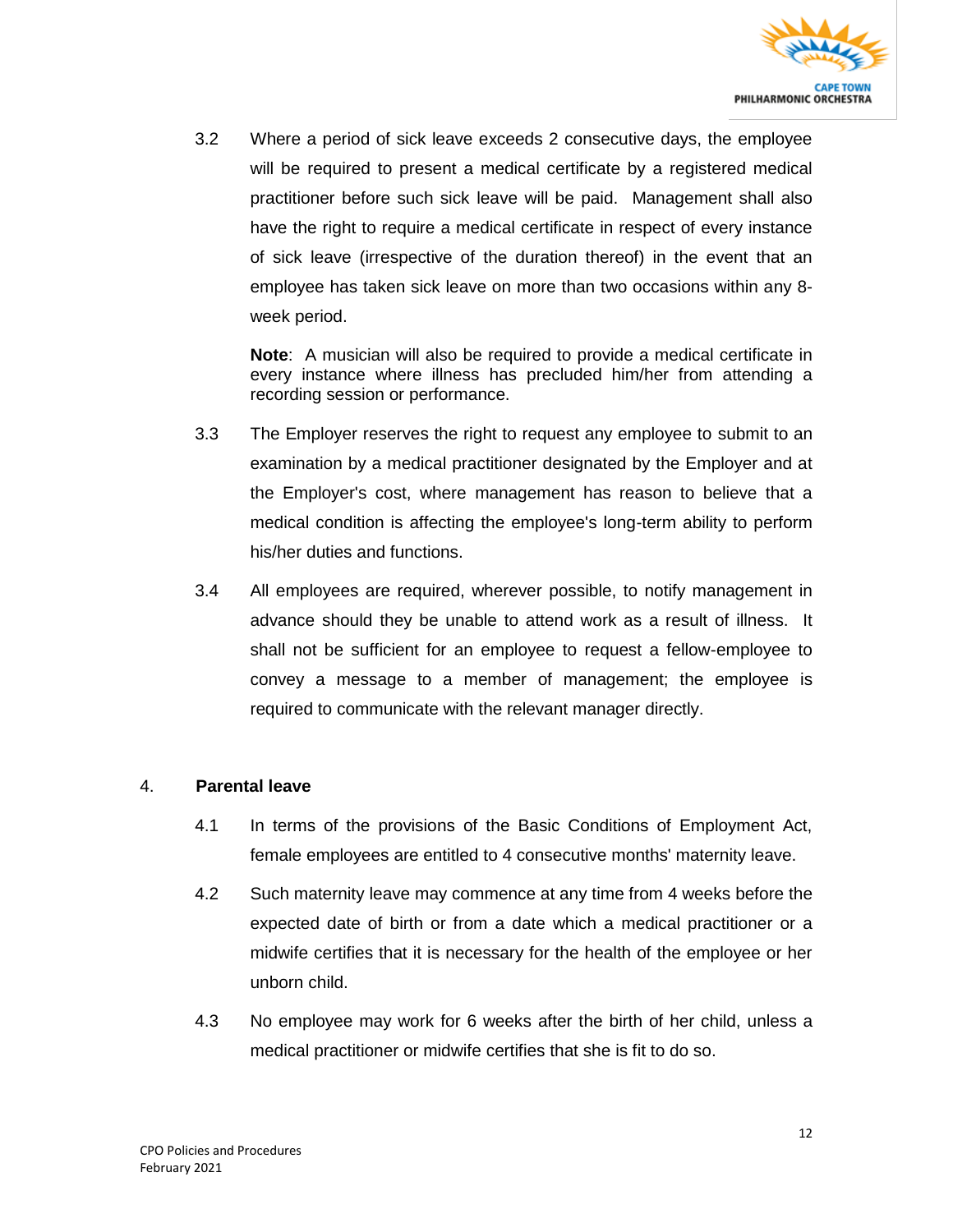

- 4.4 Should an employee suffer a miscarriage during the third trimester of pregnancy or bear a stillborn child, she is entitled to maternity leave for 6 weeks after such miscarriage or stillbirth, irrespective of whether she has at that time already commenced maternity leave.
- 4.5 A pregnant employee is required to notify management as soon as possible of this fact.
- 4.6 A pregnant employee must in any event notify management in writing, at least 4 weeks in advance, of the date on which she intends to commence maternity leave and the date on which she intends to return to work.
- 4.7 In terms of the provisions of the Basic Conditions of Employment Act, male employees are entitled to 10 days' leave (unpaid) after the child is born. The benefit can be claimed from UIF, subject to the number of credit days accumulated and will be paid at 66% of the rate applicable.

#### 5. **Professional leave**

- 5.1 The purpose of professional leave is to enable musicians to undertake solo work, ensemble work, research, study or masters classes, and/or to attend regional, national or international festivals, competitions and conferences, with a view to their returning to their positions in the Orchestra with increased professional competence in the capacity in which they were employed.
- 5.2 Written application for professional leave must be made as soon as the employee is aware of the need for such leave and in any case at least 30 days before such leave is intended to commence.
- 5.3 Management will consider such applications and decide in its sole discretion whether to grant the application for leave, which shall be paid leave, having regard to all the relevant factors, such as the duration of the leave, whether the event is likely to serve the purpose described above and the Orchestra schedule.
- 5.4 The rules and regulations regarding professional leave shall further be as follows: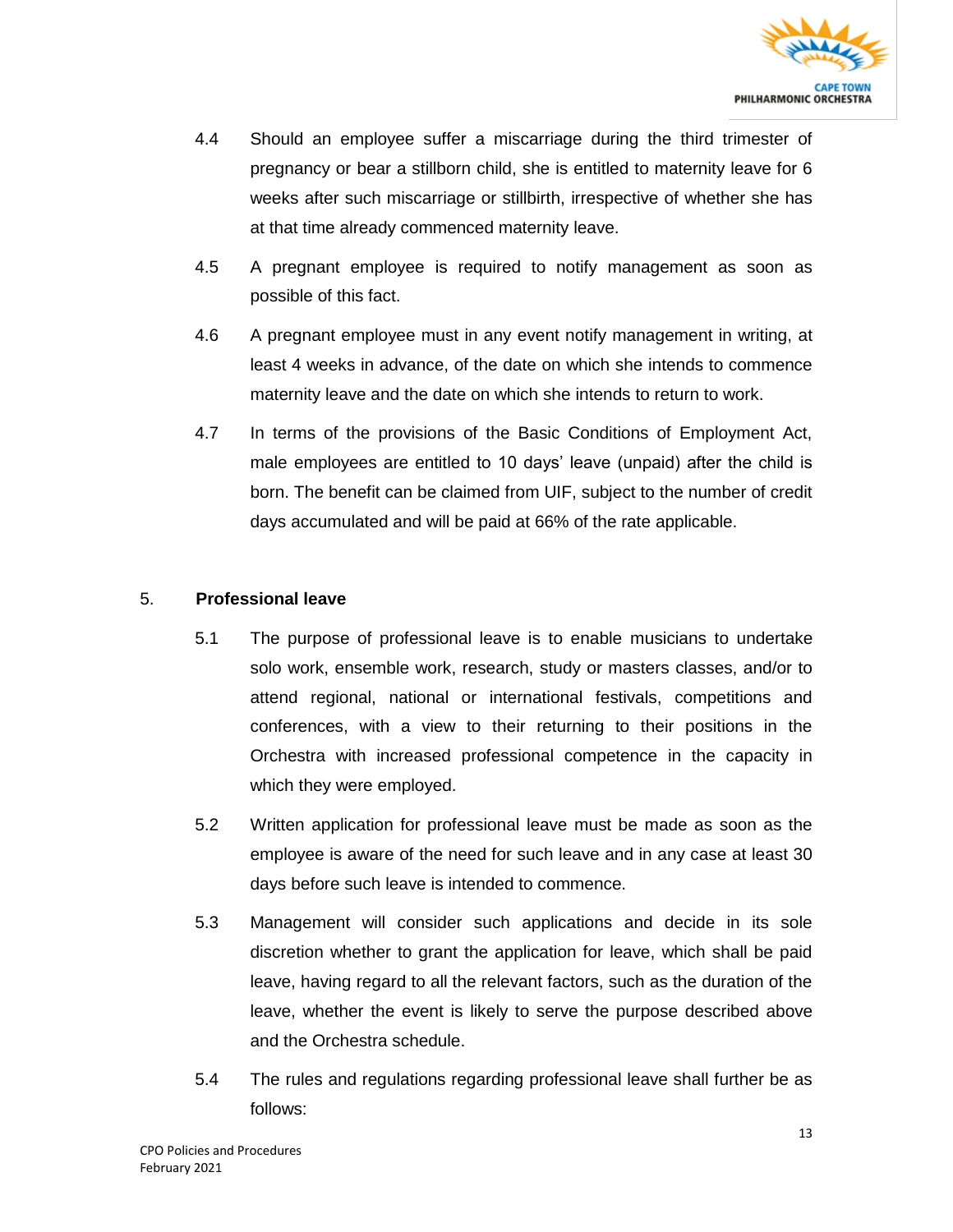

- 5.4.1 A musician may apply for a maximum of 14 days' professional leave in any one year, subject to the following provisos:
	- 5.4.1.1 only employees who have completed a minimum of 12 months' continuous employment with the Orchestra are entitled to apply for professional leave;
	- 5.4.1.2 the musician in question must find and pay for an approved deputy to fill his/her position during his/her absence, if required;
	- 5.4.1.3 the said deputy must be of a professional standard acceptable to the Artistic Executive and the conductor and the onus is on the musician (in consultation with the management) to satisfy the Artistic Executive and the conductor of such competence and to ensure the attendance of the said deputy at all required sessions;
	- 5.4.1.4 should the deputy default on any obligation resting on him/her in terms hereof, the Musician will be held responsible for any damages that the Orchestra may suffer as a result thereof including, where applicable, costs of obtaining the services of a substitute musician in the place of the deputy in question;
- 5.4.2 The application for professional leave must include the name of the proposed deputy.
- 5.4.3 The absent musician's fringe benefits relating to pension and medical aid shall be unaffected by periods of paid leave of not more than 2 calendar weeks.
- 5.4.4 Where the period of absence exceeds 14 consecutive days however, an employee will only be entitled to unpaid leave. In such case, the employee's position will be retained but fringe benefits including pension and medical aid will not be paid by the Orchestra during each full calendar month of absence. The employee is however, at liberty to pay both the Orchestra's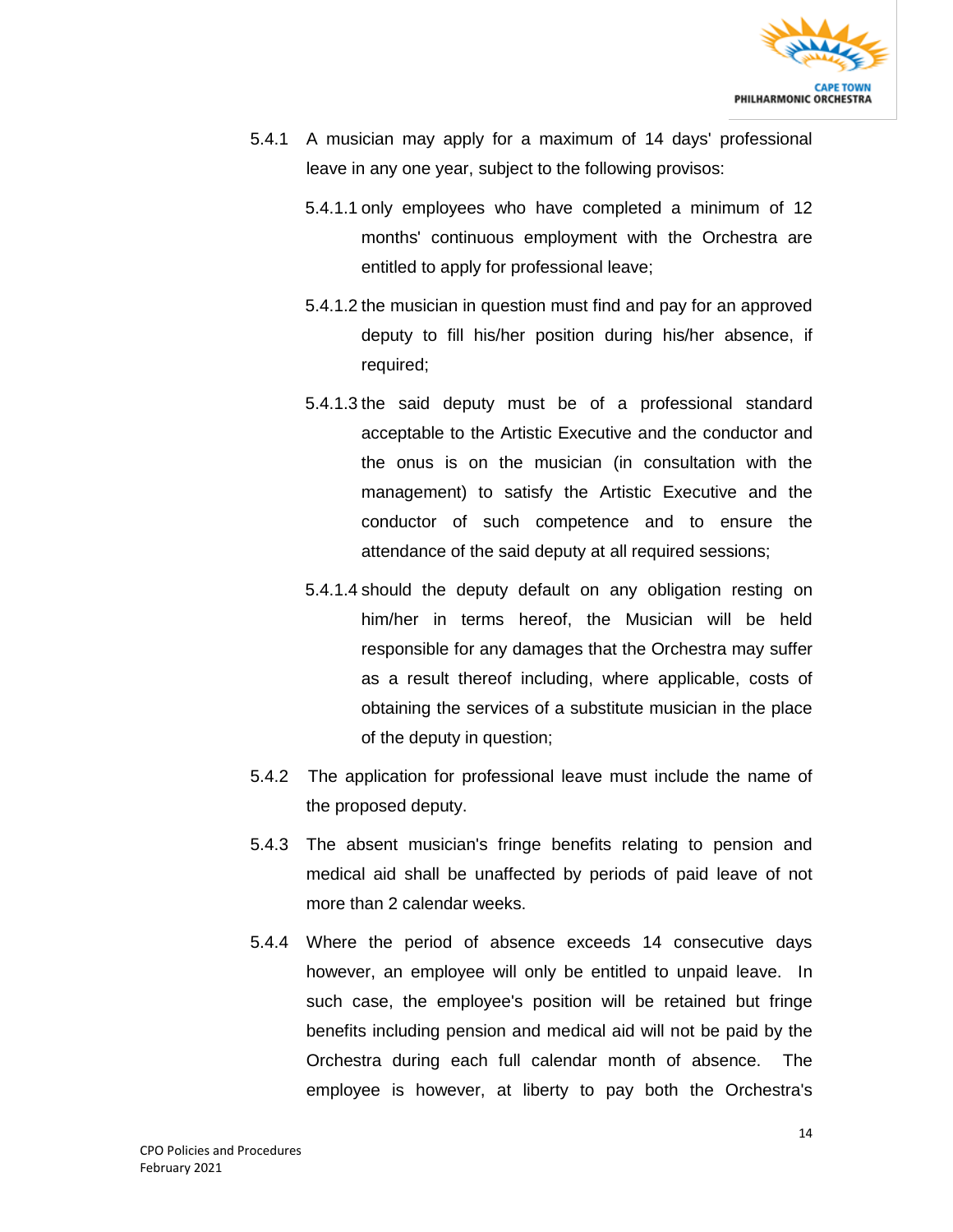

ordinary contribution and his/her own contribution in this regard. Should the employee elect not to pay both contributions, the service benefits will be frozen for the period of absence and resumed only once the employee returns to work.

5.4.5 It is specifically recorded that professional leave is granted at the sole discretion of the Chief Executive Officer acting in consultation with the General Manager and the Artistic Executive. Professional leave is a privilege and not a right.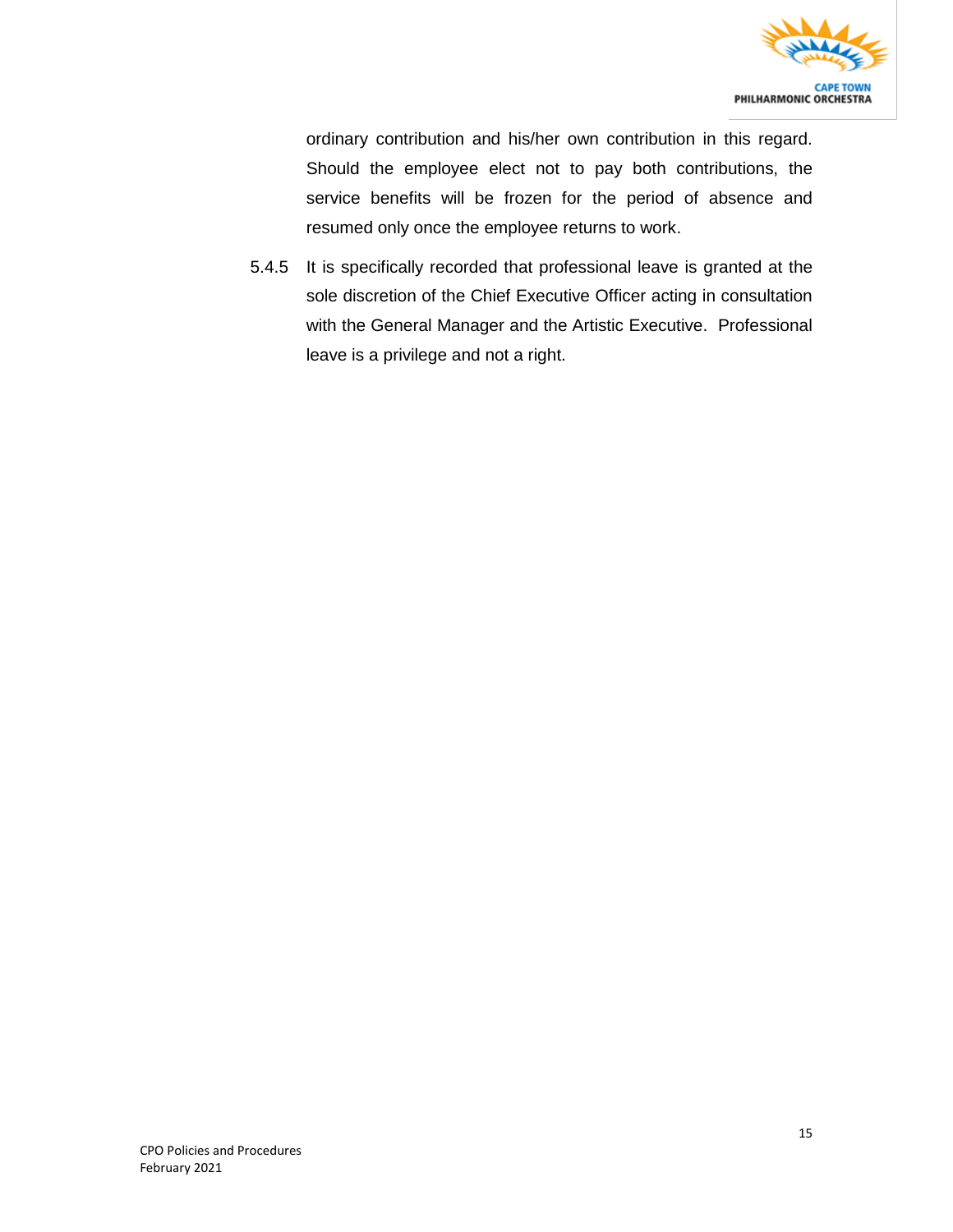

### **PART F**

### **DISCIPLINARY PROCEDURE AND CODE**

#### 1. **General principles and objectives**

- 1.1 It is management's responsibility and prerogative to establish acceptable standards of behaviour and discipline.
- 1.2 Employees have the right to expect fair, just and consistent treatment.
- 1.3 It is the objective of this procedure to provide such a fair and equitable process where the work performance or behaviour of an employee is unacceptable.
- 1.4 The intention of disciplinary action is corrective rather than punitive. However, each case must be dealt with on its merits and any sanction that may be imposed shall at all times be dictated by the severity of the offence and the surrounding circumstances. In particular, dismissal for a first occurrence of a serious offence is possible.
- 1.5 A further objective of this disciplinary procedure is to ensure that discipline is maintained fairly, promptly and consistently.
- 1.6 This procedure constitutes a set of guidelines which is intended to assist management in exercising its discretion in taking disciplinary action and to assist employees in establishing how certain behaviour is viewed.

#### 2. **Categories of disciplinary sanctions**

The following disciplinary sanctions may be imposed on an employee who is guilty of misconduct, in order of severity:

- 2.1 verbal warning;
- 2.2 written warning (valid for 6 months);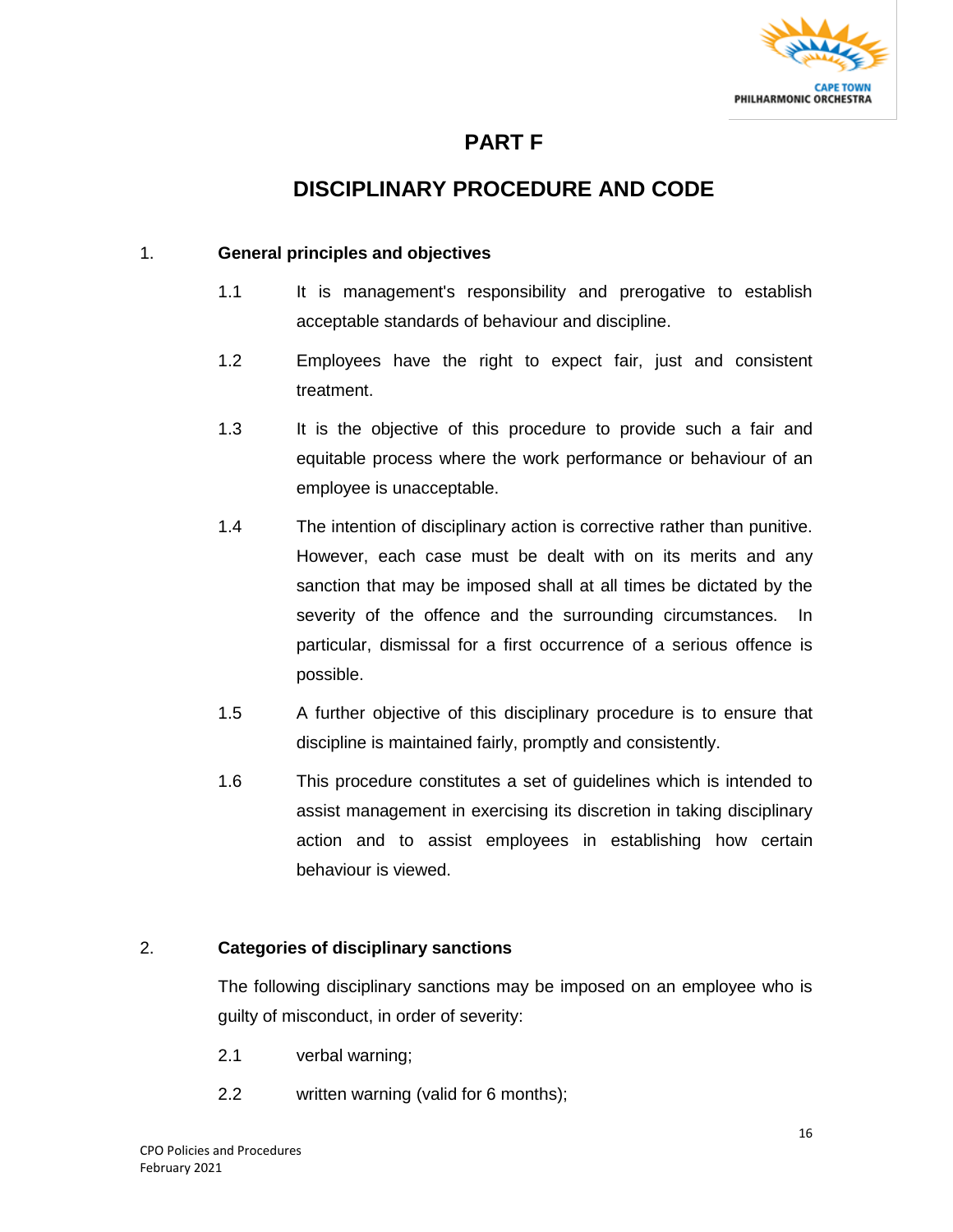

- 2.3 final written warning (valid for 12 months);
- 2.4 suspension without pay;
- 2.5 demotion;
- 2.6 dismissal (summary or on notice).

#### 3. **Procedure**

- 3.1 Verbal warning: Where the alleged misconduct constitutes a minor deviation from the standards set by the Employer but an informal reprimand has either not had the desired effect or is considered to be insufficient as a sanction, the employee's superior will reprimand the employee formally and advise him of the standard which is required. The procedure followed will take the form of a formal discussion between the superior, the transgressing employee and a representative of his/her choice (where required). Formal verbal warnings are not recorded on the employee's personal file, but a separate record is kept for future reference, if necessary.
- 3.2 Written warning, final written warning, dismissal: Where a previous warning has not had the desired effect or where the alleged misconduct is of such a nature that a written warning, a final written warning or dismissal appears to be the appropriate sanction, a disciplinary hearing will be convened.

#### 4. **DISCIPLINARY HEARING**

- 4.1 A disciplinary hearing may be preceded by a formal investigation. Where an employee who is accused of wrongdoing is questioned in the course of such an investigation, he/she may request the assistance of a fellow-employee of his/her choice.
- 4.2 The employee will be advised in writing of the charge against him as well as the date, time and venue of the proposed hearing, at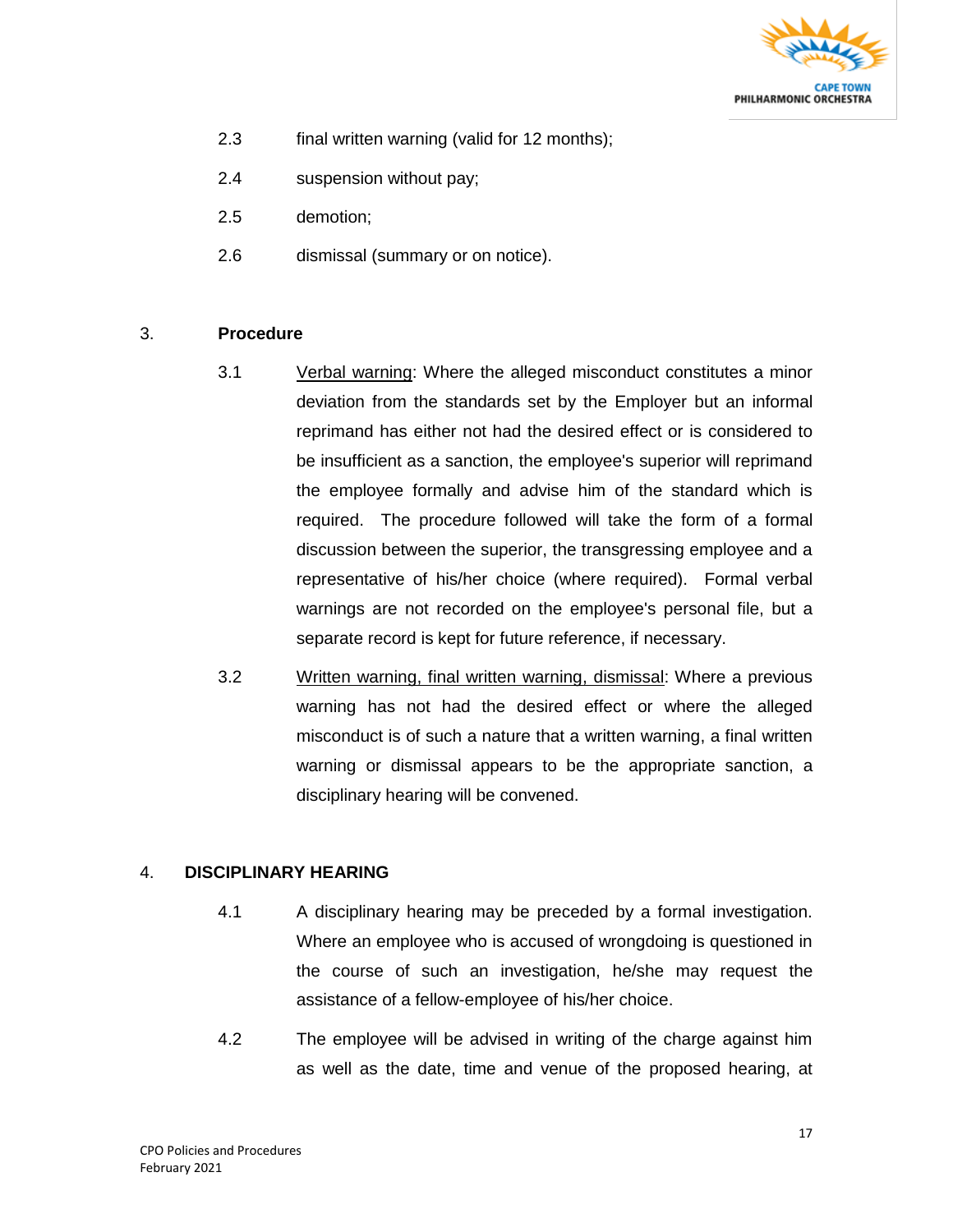

least 48 hours before the hearing is due to start, in order that the employee shall have a reasonable opportunity to prepare.

- 4.3 The employee will be informed that he/she is entitled to be represented by a fellow-employee.
- 4.4 The disciplinary hearing will be chaired by a member of management, or by an external labour practitioner.
- 4.5 Apart from the chairman, the complainant (representing the Employer), the accused employee and his/her representative, a member of the administrative staff will also be present to minute the hearing. In addition, should the chairman so require, a member of the personnel department may attend to ensure that the procedure followed is fair and equitable.
- 4.6 The complainant will first be granted an opportunity to state the complaint. The accused employee will thereafter have an opportunity to respond and to indicate whether he/she pleads guilty or not guilty to each complaint.
- 4.7 Thereafter, the complainant may call witnesses to give evidence in support of the complaint. Both the complainant and his/her witnesses will, after they have given evidence, be subject to crossquestioning by the accused employee and/or his/her representative. Finally, the chairman will be entitled to ask such questions of each witness as may appear necessary in order to clarify any issues raised.
- 4.8 At the close of the complainant's case on behalf of the Employer, the employee will be entitled to give evidence and to call witnesses in support of his/her case. The accused employee and his/her witnesses will be subject to cross-questioning by the complainant and to further questioning by the chairman where he deems this necessary.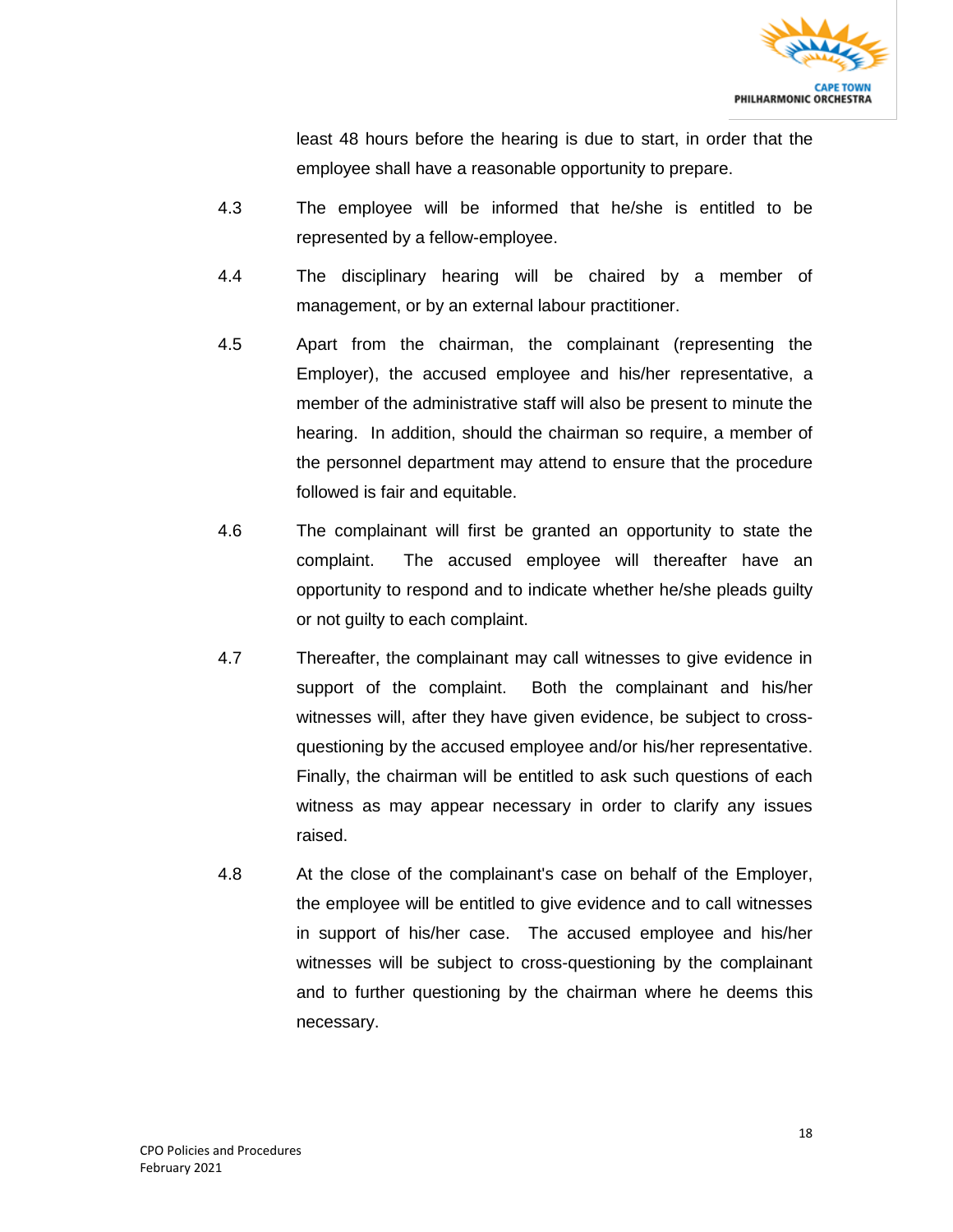

- 4.9 No witness (other than the complainant, the accused employee and his/her representative) will remain in the hearing before or after giving evidence.
- 4.10 Where all the available evidence relating to the facts has been laid before the chairman, he will be required to state whether he finds the employee guilty or not guilty of the charges against him/her. It will be in the chairman's discretion whether he adjourns the hearing at this stage for the purpose of considering his verdict.
- 4.11 Once the chairman has indicated his verdict, and where such verdict is that the employee is guilty of the transgression complained of (or such lesser transgression as may have been proved), both the complainant and the employee will be entitled to adduce further evidence or make further submissions relating to aggravation and/or mitigation and relevant to the sanction which is required to be imposed.
- 4.12 The chairman will decide whether he requires to adjourn the hearing in order to consider a suitable sanction.
- 4.13 The hearing will conclude with the imposition of a sanction by the chairman.
- 4.14 The chairman will provide to the accused employee and/or his/her representative, within two working days of conclusion of the hearing, a written summary of his verdict and the sanction and the reasons for both.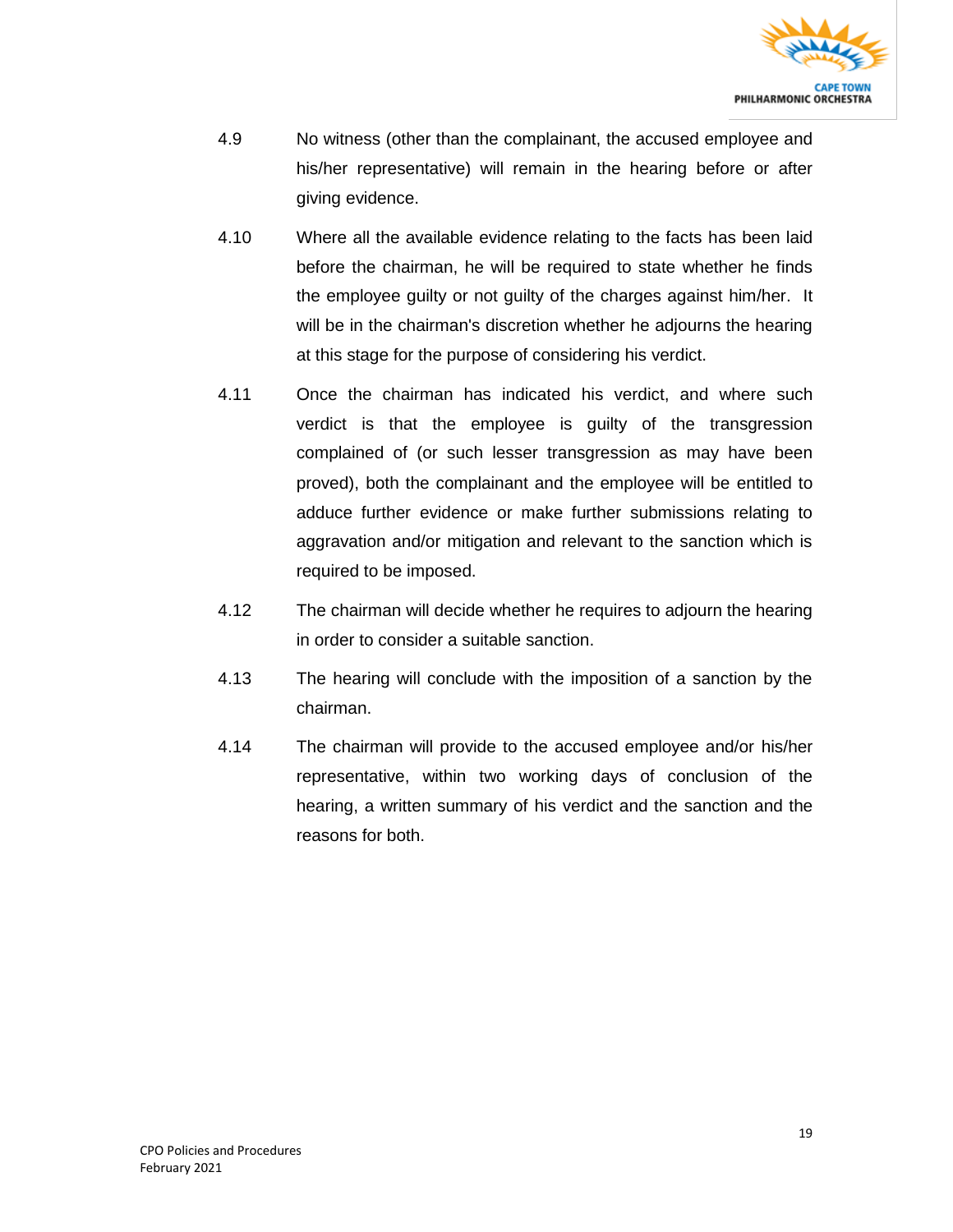

### **DISCIPLINARY CODE**

#### **NB:**

- **1. This is not a complete list of all transgressions that may possibly occur at the workplace, but rather a guide to employees.**
- 2. The sanctions shown will also not follow inevitably. A lesser or more severe penalty may be imposed, depending on the circumstances of the particular offence.

| <b>SCHEDULE OF TRANSGRESSIONS</b> |                   |                                                                                                            |               |                |              |                  |
|-----------------------------------|-------------------|------------------------------------------------------------------------------------------------------------|---------------|----------------|--------------|------------------|
| <b>NATURE OF OFFENCE</b>          |                   | <b>SANCTION</b>                                                                                            |               |                |              |                  |
| 1.                                | <b>ATTENDANCE</b> |                                                                                                            | <b>VERBAL</b> | <b>WRITTEN</b> | <b>FINAL</b> | <b>DISMISSAL</b> |
|                                   | 1)                | Reporting late for work without<br>permission                                                              | $\ast$        | $\ast$         | ¥.           | $\star$          |
|                                   | 2)                | Unauthorised absence from<br>workstation                                                                   |               | $\mathbf{x}$   | $\ast$       | $\star$          |
|                                   | 3)                | Stopping work or preparing to leave<br>place of work before end of working<br>period                       | $\ast$        | $\ast$         | $\ast$       | ¥.               |
|                                   | 4)                | <b>Wasting time</b>                                                                                        | $\ast$        | $\ast$         | *            | $\ast$           |
|                                   | 5)                | Failing to work overtime as per<br>agreement/contract without acceptable<br>reason                         |               | $\ast$         | ∗.           | $\ast$           |
|                                   | 6)                | Desertion (absent without notice and<br>without authorised leave for a period<br>exceeding 5 working days) |               |                |              | $\ast$           |
|                                   |                   |                                                                                                            |               |                |              |                  |
|                                   |                   |                                                                                                            |               |                |              |                  |
|                                   |                   |                                                                                                            |               |                |              |                  |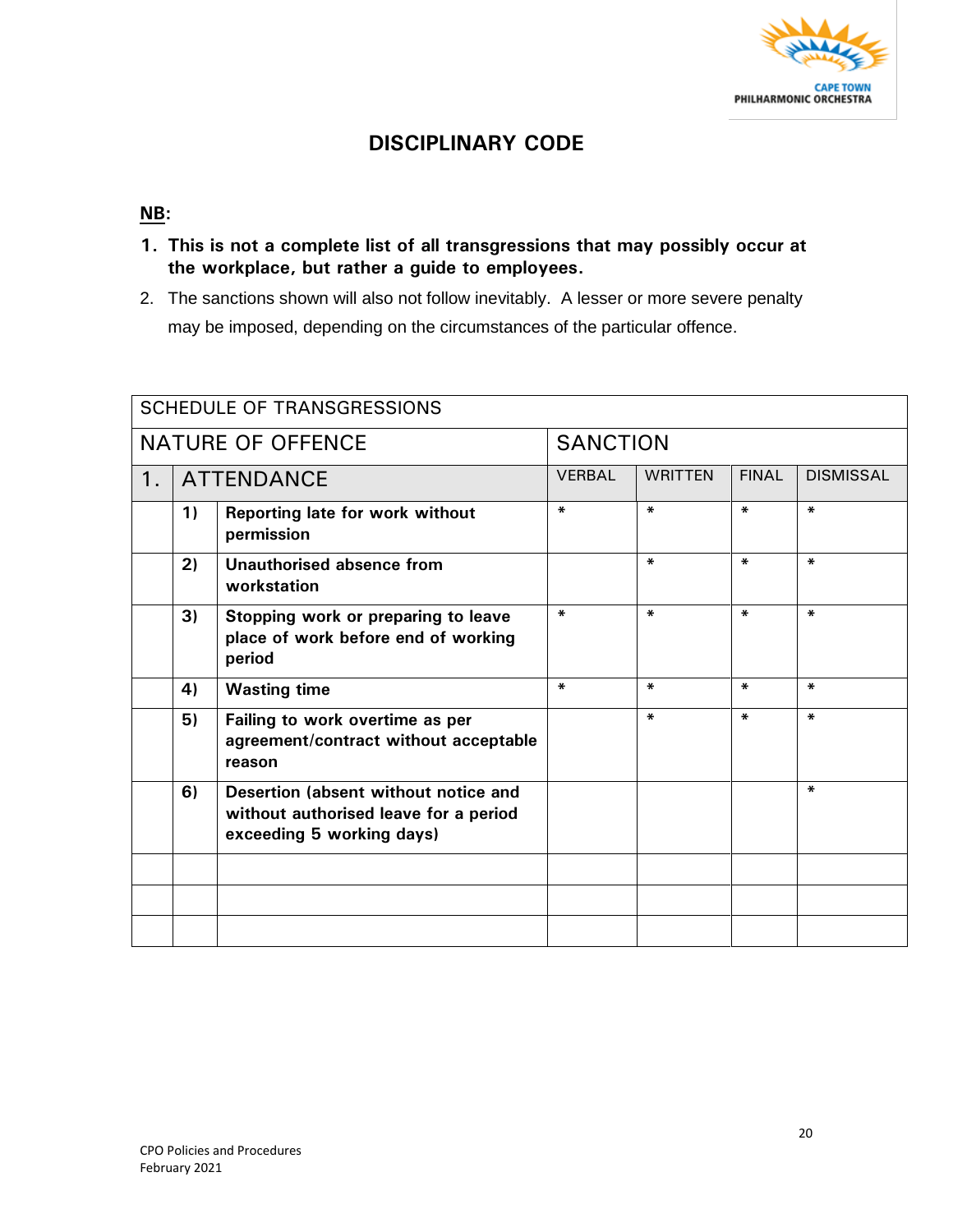

| 2. | PERSONAL BEHAVIOUR |                                                                                                                                                          | VERBAL | <b>WRITTEN</b> | <b>FINAL</b> | <b>DISMISSAL</b> |
|----|--------------------|----------------------------------------------------------------------------------------------------------------------------------------------------------|--------|----------------|--------------|------------------|
|    |                    |                                                                                                                                                          |        |                |              |                  |
|    | 1)                 | Unauthorised bringing in or possession<br>of and/or use of strong drink or<br>alcoholic beverages or habit-forming<br>drugs at any time at the workplace |        |                | *            | $\ast$           |
|    | 2)                 | Reporting for work duty under the<br>influence of alcohol and/or drugs                                                                                   |        |                | ∗            | $\pmb{\ast}$     |
|    | 3)                 | Aggressive conduct, playing practical<br>jokes                                                                                                           |        | $\ast$         | ₩            | $\pmb{\ast}$     |
|    | 4)                 | Assault or any violent conduct                                                                                                                           |        |                |              | $\ast$           |
|    | 5)                 | Forging personal documents and<br>company records                                                                                                        |        |                |              | $\ast$           |
|    | 6)                 | Malicious damage to company property<br>and/or employee possessions                                                                                      |        |                |              | *                |
|    | 7)                 | Abuse or defacement of or tampering<br>with company property or instruments<br>or fittings in any way                                                    |        |                | ∗            | $\ast$           |
|    | 8)                 | Abusive language and/or swearing at<br>any co-workers                                                                                                    |        | $\pmb{\ast}$   | *            | $\ast$           |
|    | 9)                 | Threaten with violence, by force or<br>intimidation                                                                                                      |        |                | ₩            | $\pmb{\ast}$     |
|    | 10)                | Indecent behaviour and/or impropriety<br>(including sexual harassment)                                                                                   |        |                |              | *                |
|    | 11)                | Discriminatory behaviour of any kind                                                                                                                     |        | $\pmb{\ast}$   | ₩            | $\pmb{\ast}$     |
|    | 12)                | <b>Sleeping during working hours</b>                                                                                                                     |        |                | ∗            | *                |
|    | 13)                | Operating equipment without<br>necessary permission e.g. vehicles                                                                                        |        |                | $\ast$       | $\pmb{\ast}$     |
|    | 14)                | Driving a company motor vehicle<br>without a valid public driver's licence                                                                               |        |                | ∗            | $\pmb{\ast}$     |
|    | 15)                | Theft, fraud and embezzlement                                                                                                                            |        |                |              | $\ast$           |
|    | 16)                | Reporting for duty smelling of alcohol                                                                                                                   |        | *              | *            | $\ast$           |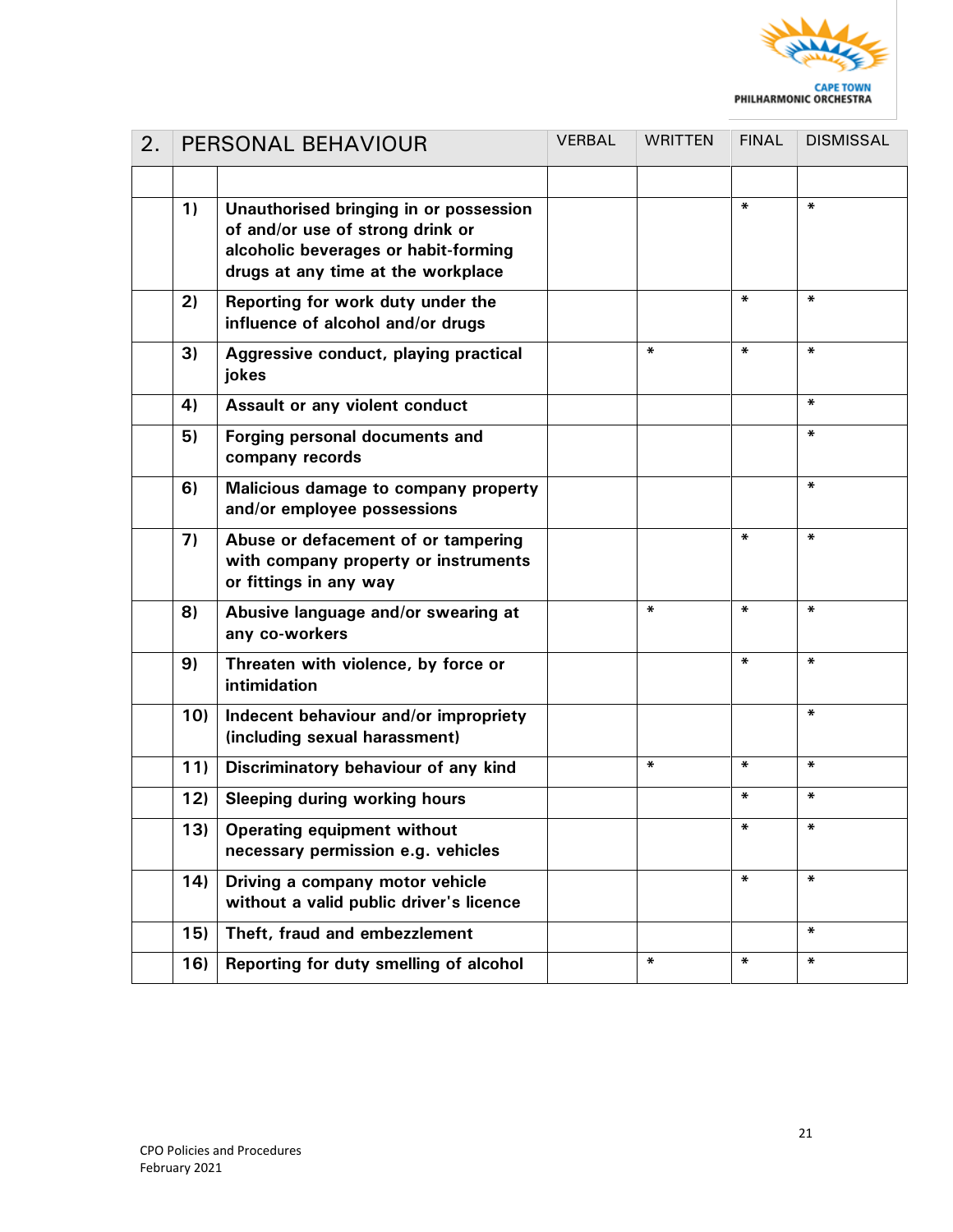

| 3. | <b>SAFETY AND HYGIENE</b> |                                                                                                                                                                                                                                        | VERBAL | <b>WRITTEN</b> | <b>FINAL</b> | <b>DISMISSAL</b> |
|----|---------------------------|----------------------------------------------------------------------------------------------------------------------------------------------------------------------------------------------------------------------------------------|--------|----------------|--------------|------------------|
|    | 1)                        | Disregarding safety laws and/or safety<br>practices, written and/or verbal                                                                                                                                                             |        |                | $\ast$       | ∗                |
|    | 2)                        | Failing to use safety clothing and/or<br>equipment where required                                                                                                                                                                      |        | $\pmb{\ast}$   | $\ast$       | ∗                |
|    | 3)                        | Littering                                                                                                                                                                                                                              |        | $\pmb{\ast}$   | $\pmb{\ast}$ | *                |
|    | 4)                        | Smoking in a prohibited area                                                                                                                                                                                                           |        | $\pmb{\ast}$   | $\pmb{\ast}$ | *                |
|    | 5)                        | Abusing fire and safety equipment                                                                                                                                                                                                      |        |                | $\pmb{\ast}$ | ∗                |
| 4. |                           | <b>GENERAL</b>                                                                                                                                                                                                                         |        | <b>WRITTEN</b> | <b>FINAL</b> | <b>DISMISSAL</b> |
|    | 1)                        | Using the security card of another<br>employee or allowing another<br>employee to use his/her security card                                                                                                                            |        |                |              | *                |
|    | 2)                        | Carrying a dangerous weapon on the<br>premises without authorisation                                                                                                                                                                   |        |                |              | ∗                |
|    | 3)                        | Distributing or displaying handwritten<br>or printed matter without authorisation                                                                                                                                                      |        |                | $\pmb{\ast}$ | ∗                |
|    | 4)                        | Making a statement and/or giving<br>information to any media without<br>permission of management, or<br>otherwise bringing the Orchestra's<br>name in disrepute                                                                        |        |                | $\ast$       | ∗                |
|    | 5)                        | Refusing to be searched personally, or<br>his/her locker and/or any container or<br>article in his/her possession or his/her<br>vehicle while on the premises, when so<br>requested by an appointed security<br>officer of the company |        |                | *            | *                |
|    | 6)                        | Being in possession of property of the<br>Employer, a resident or a co-worker<br>without permission                                                                                                                                    |        |                |              | ∗                |
|    | 7)                        | Recovering or collecting money for any<br>cause on the premises without<br>authorisation by management                                                                                                                                 |        |                | $\ast$       | ∗                |
|    | 8)                        | Gambling or wagering at any time on<br>the premises without authorisation by<br>management                                                                                                                                             |        |                | $\pmb{\ast}$ | ∗                |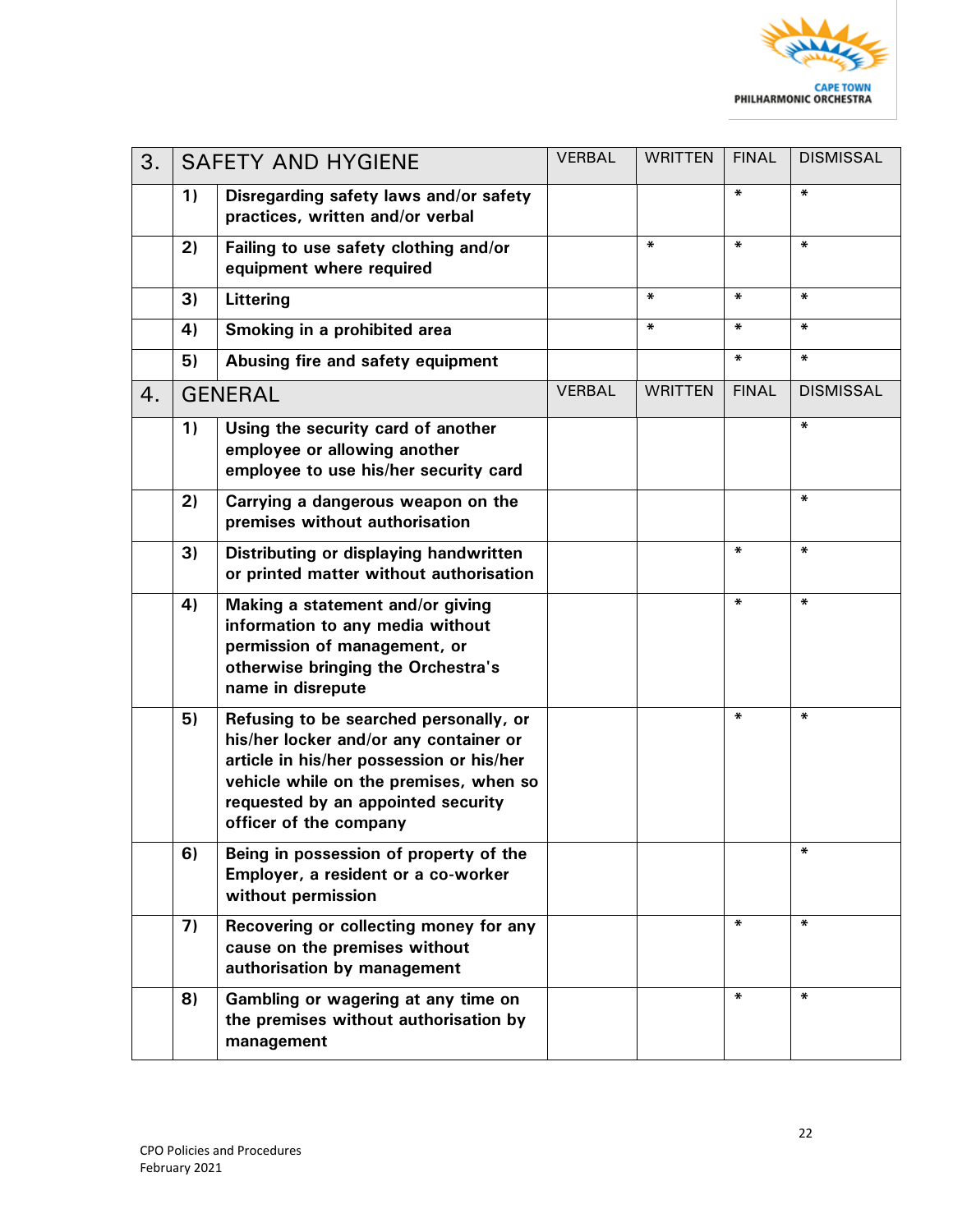

| 9)  | Refusing to obey a reasonable and<br>lawful order of an authorised<br>supervisor |        | ÷.     | ∗ |
|-----|----------------------------------------------------------------------------------|--------|--------|---|
| 10) | Trading on the premises without<br>authorisation                                 | $\ast$ | *      | ∗ |
| 11) | Unauthorised use of company property<br>or equipment                             |        | $\ast$ | ∗ |
| 12) | Doing unauthorised outside work<br>during working hours                          |        |        | ∗ |
| 13) | The furthering of a political issue or<br>organisation on the premises           |        | *      | ∗ |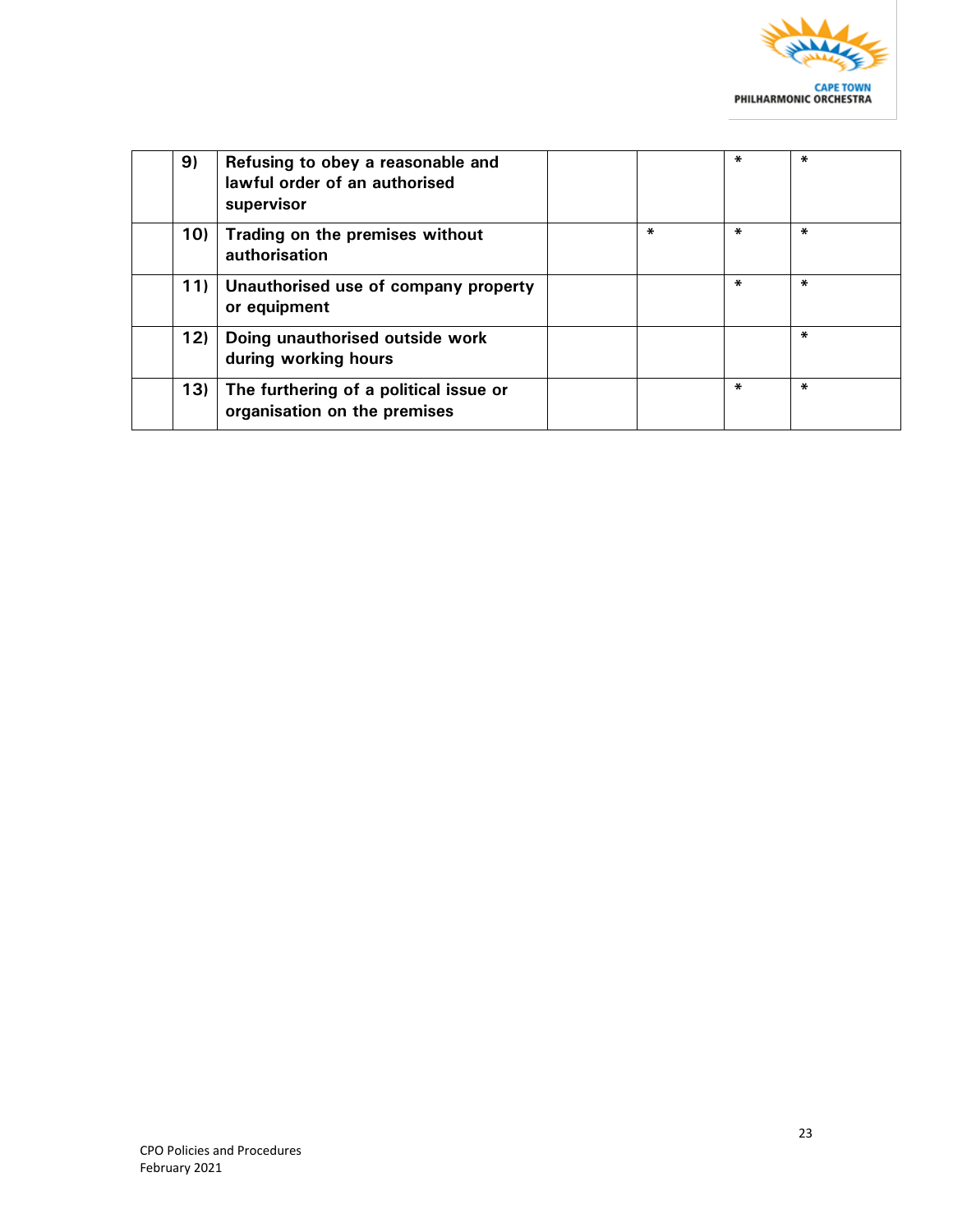

### **PART G**

### **GRIEVANCE PROCEDURE**

#### **1. INTRODUCTION AND PRINCIPLES**

- 1.1 A grievance may be described as a perception of injustice, discrimination, sexual harassment, or dissatisfaction experienced by an employee or a group of employees and arising out of the work situation.
- 1.2 The purpose of this procedure is to provide for a process whereby grievances may be resolved fairly, as near to the point of origin as possible and as speedily as possible.
- 1.3 This procedure is not intended for use and may not be used in the event of dissatisfaction arising from the application of the disciplinary procedure.
- 1.4 The lodging of a grievance shall not prejudice an employee's position in any way.
- 1.5 This procedure is intended for use only in the event of serious complaints. Minor complaints should be resolved informally.
- 1.6 Where a grievance is raised by a more senior employee, this procedure will be shortened accordingly.

#### 2. **PROCEDURES FOR MUSICIANS**

#### 2.1 **Stage 1: Section Principal**

- 2.1.1 The employee, accompanied if he so wishes by a fellow employee, first raises the grievance verbally with his/her immediate Section Principal.
- 2.1.2 The Section principal must endeavour to resolve the grievance as speedily as possible but in any event within 3 working days.
- 2.1.3 If the grievance remains unresolved, the employee may record the relevant details of his/her grievance on the grievance form and hand this to the Section Principal, who must record his/her own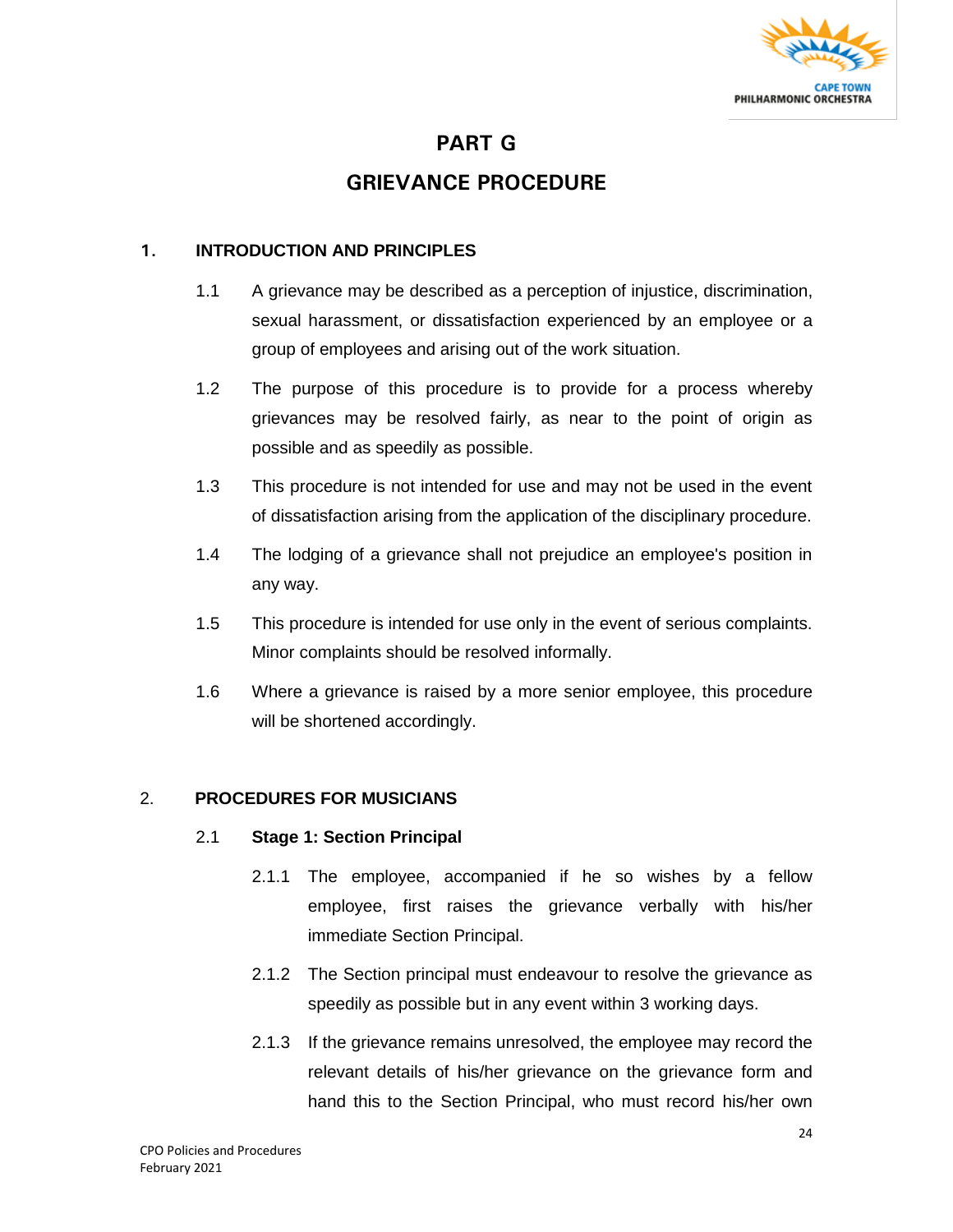

findings on the grievance form and hand the form back to the aggrieved employee.

#### 2.2 **Stage 2: Management level (or designate)**

- 2.2.1 Where the grievance of the employee concerns his/her Section Principal, this will be the first step in resolving such grievance.
- 2.2.2 The grievance form, filled in by the employee and his/her supervisor (or only by the employee, if his/her grievance concerns the Section Principal), must be forwarded by the aggrieved employee to the General Manager, who shall set a date for an enquiry into the matter, to be held within 5 working days of receipt of the grievance form.
- 2.2.3 The grievance enquiry may be attended by the General Manager, a member of the personnel department, the Section Principal, the aggrieved employee and his/her representative (if any). If the presiding manager considers this to be advisable, witnesses may also be called to attend. Minutes will be kept.
- 2.2.4 The General Manager must propose a resolution of the grievance within 48 hours of the grievance enquiry. The General Manager must record his/her proposed solution on the grievance form and hand a signed copy thereof to the aggrieved employee.

#### 2.3 **Records**

Completed grievance forms are records of the Employer and will be retained by the personnel department.

#### 2.4 **Group grievances**

Where a grievance is experienced by a group of employees, they are required to appoint up to three delegates to present their case in the procedure outlined above.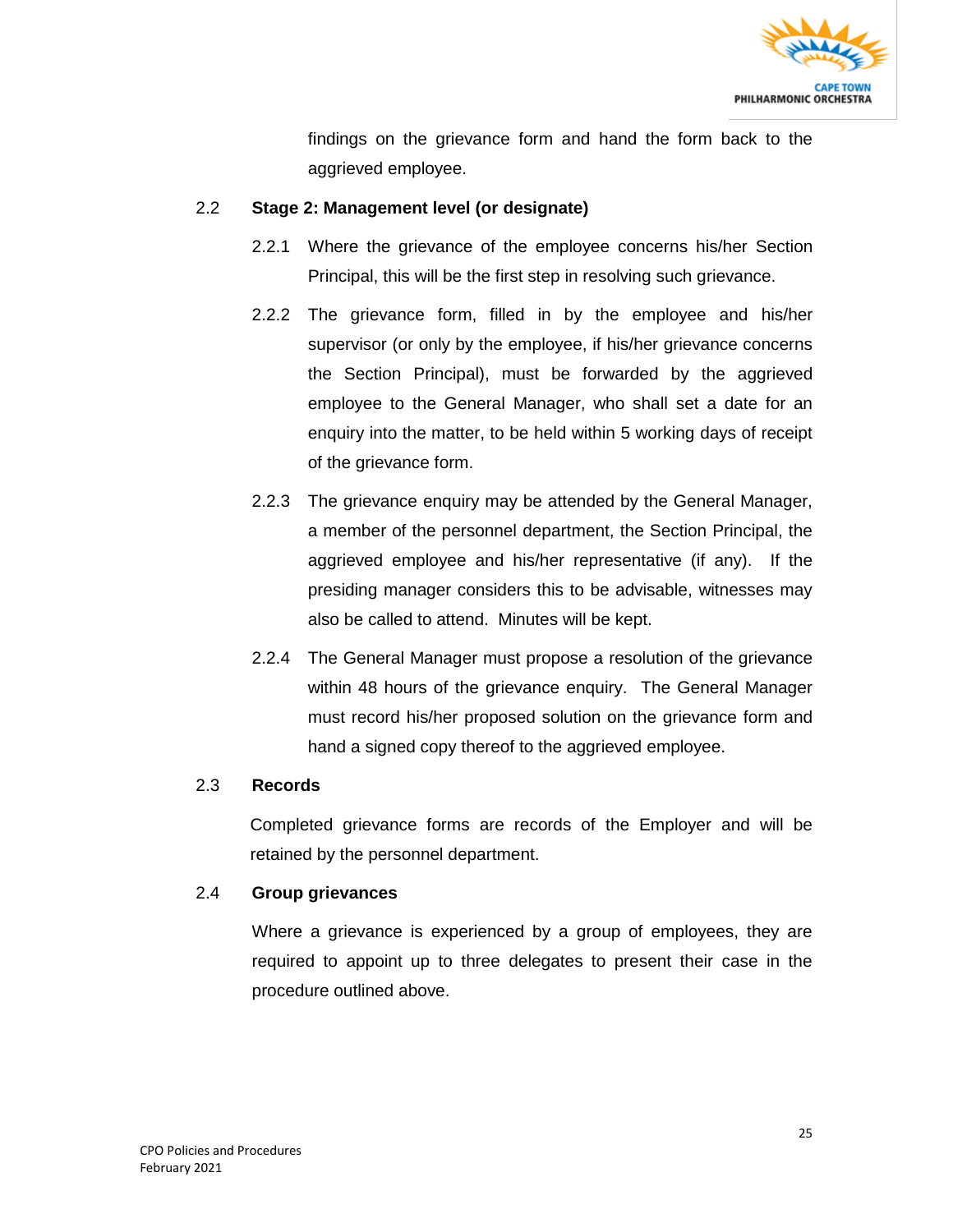

#### **3. PROCEDURES FOR ADMINISTRATIVE STAFF**

- 3.1 The employee, accompanied if he so wishes by a fellow employee, first raises the grievance verbally with his/her immediate manager.
- 3.2 The manager must endeavour to resolve the grievance as speedily as possible but in any event within 3 working days.
- 3.3 If the grievance remains unresolved, the employee may record the relevant details of his/her grievance on the grievance form and hand this to the manager, who must record his/her own findings on the grievance form and hand the form back to the aggrieved employee.
- 3.4 The grievance form, filled in by the employee and his/her manager (or only by the employee, if his/her grievance concerns his/her manager), must be forwarded by the aggrieved employee to the General Manager, who shall set a date for an enquiry into the matter, to be held within 5 working days of receipt of the grievance form.
- 3.5 The grievance enquiry may be attended by the General Manager, a member of the personnel department, the employee's manager, the aggrieved employee and his/her representative (if any). If the presiding manager considers this to be advisable, witnesses may also be called to attend. Minutes will be kept.
- 3.6 The General Manager must propose a resolution of the grievance within 48 hours of the grievance enquiry. The General Manager must record his/her proposed solution on the grievance form and hand a signed copy thereof to the aggrieved employee.

#### **3.7 Records**

Completed grievance forms are records of the Employer and will be retained by the personnel department.

#### **3.8 Group grievances**

Where a grievance is experienced by a group of employees, they are required to appoint up to three delegates to present their case in the procedure outlined above.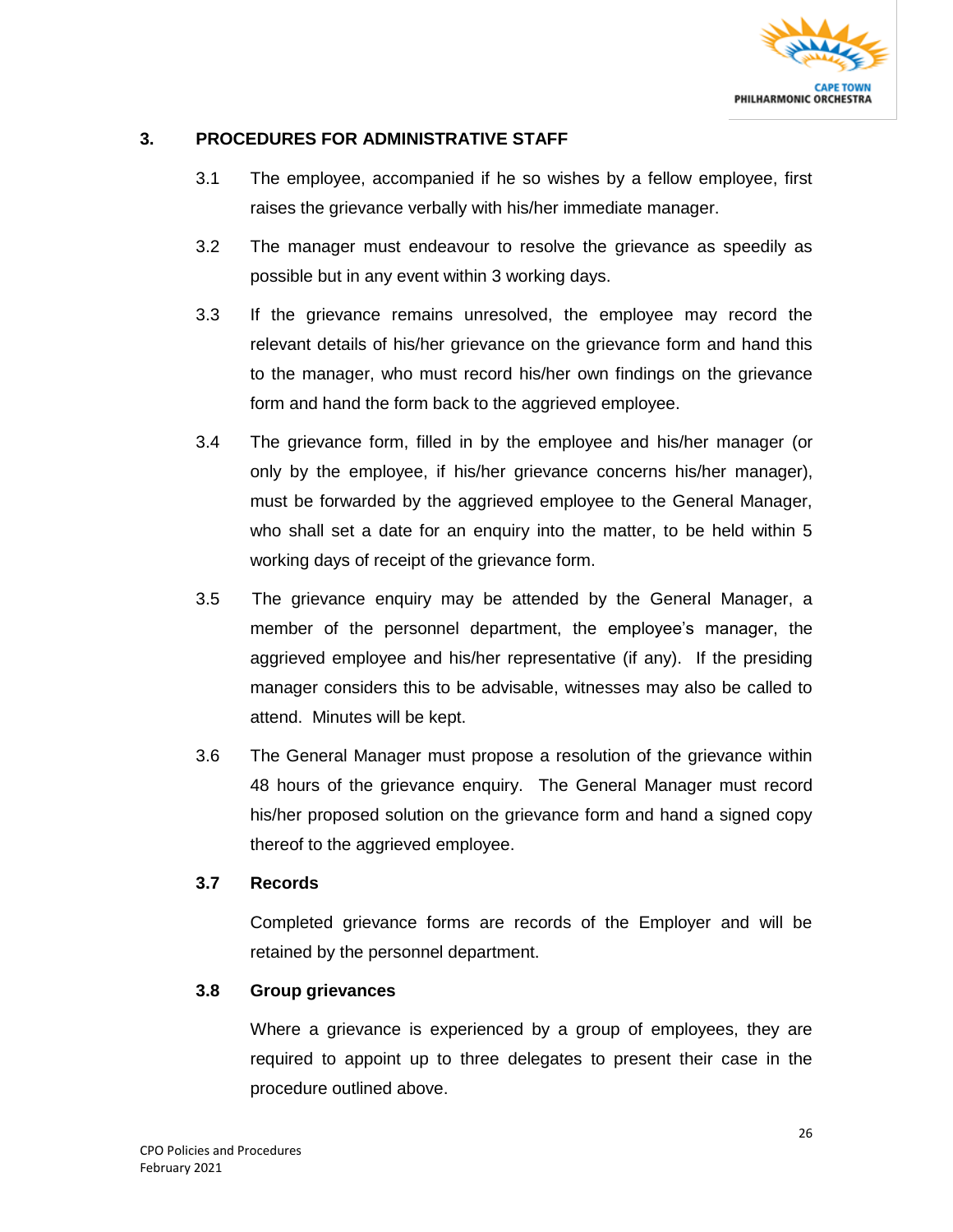

### **PART H**

### **POOR PERFORMANCE PROCEDURE**

#### 1. **INTRODUCTION**

- 1.1 "Poor performance" means that an employee is unable to perform the tasks and duties normally associated with his/her position to the standards set by the Employer. It does not mean the negligent performance of such tasks and duties; negligence is a disciplinary offence to be dealt with in terms of the disciplinary procedure.
- 1.2 The purpose of this procedure is to ensure that an employee is given a fair and reasonable opportunity to attempt to meet the standards set.
- 1.3 It is impossible to determine in advance the number of counselling sessions or the period over which this procedure should be applied. What constitutes a fair procedure will always depend on the circumstances of a particular case.

#### 2. **PROCEDURE**

- 2.1 When it appears that an employee, for a reason possibly as yet unknown, cannot perform his/her tasks to the required standard, his/her manager will advise him accordingly in writing and invite him to attend a first counselling session on a specified date and time.
- 2.2 The employee will be entitled to be assisted by a fellow employee at any counselling session in terms of this procedure.
- 2.3 At the first counselling session, the manager will explain to the employee in what respects he falls short of the required standard and what needs to be done to attain such standard.
- 2.4 The employee will be entitled to explain why he is not performing to the required standard and to state whether he requires assistance and if so, what assistance he requires in order to attain the standard.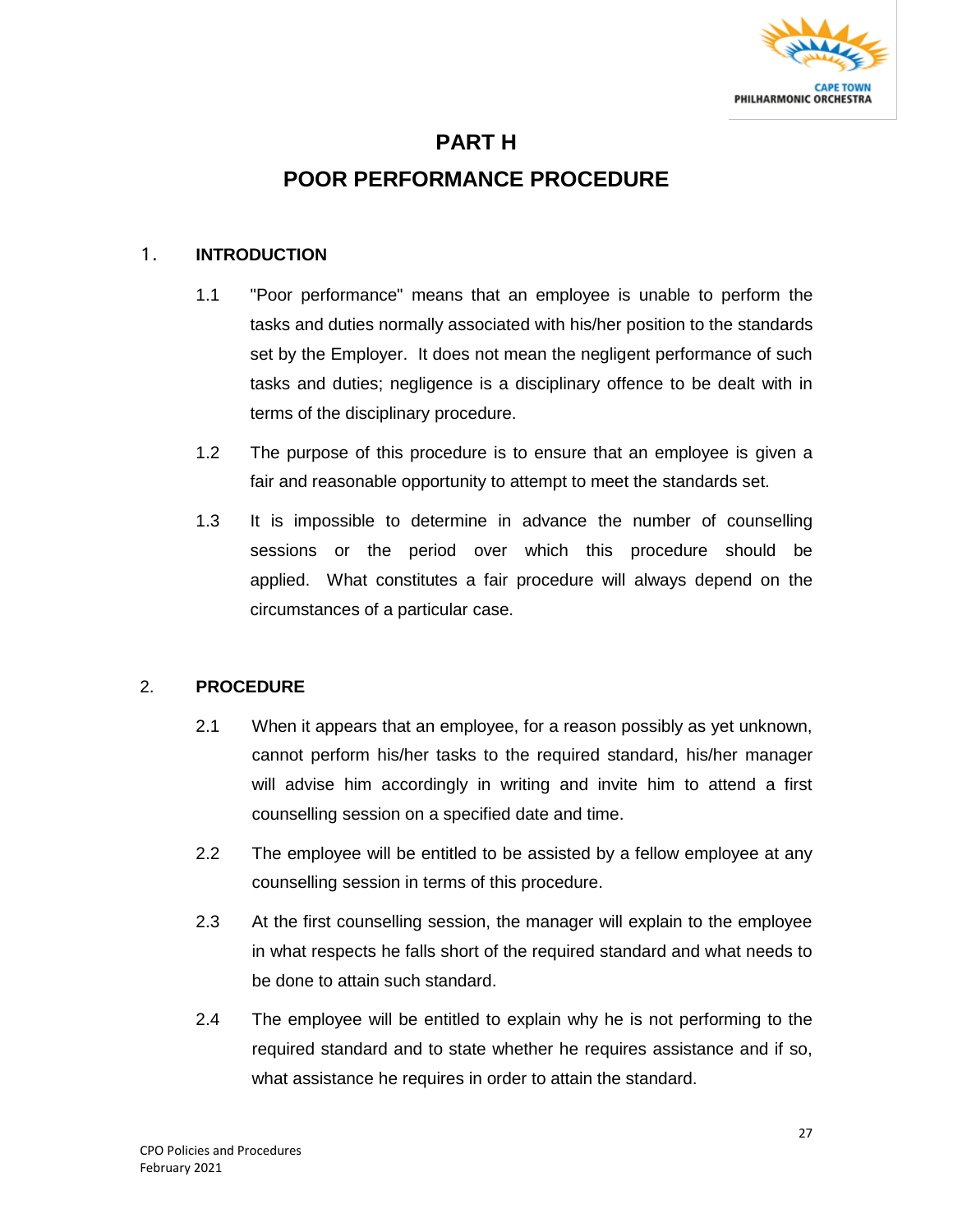

- 2.5 The manager, in consultation with the employee and at the first counselling session, will draw up an action plan designed to assist the employee to attain the required standard as quickly as possible.
- 2.6 The plan referred to in paragraph 2.5 may contain some or all of the following elements:
	- 2.6.1 what training, whether formal or informal, will be given to the employee and when;
	- 2.6.2 the identity of a mentor/assistant, if any;
	- 2.6.3 the time period(s) after which the employee's performance will be reviewed.
- 2.7 The manager will confirm the contents of the first counselling session and any further counselling session as may be held, in writing and within 24 hours after the conclusion of such a session.
- 2.8 No employee will be dismissed for poor performance in terms of this procedure until at least one counselling session and one review has been held.
- 2.9 Should it appear to the manager that the employee is incapable of meeting the required standard despite having been given an opportunity and necessary assistance to do so, he will convene a performance hearing, to be chaired by another manager with the necessary insight into the problems experienced. The procedure for a disciplinary hearing will apply mutatis mutandis to the performance hearing.
- 2.10 In the case of a Musician, the performance hearing stipulated in 2.9 may take the form of an audition. Management may require musicians to submit themselves to an audition on a minimum notice of 24 hours provided that musicians will only be required to play the music currently being performed. Ordinarily, no such audition shall be called without the conductor, Management and Audition panel being consulted. All the said parties shall attend the audition.
- 2.11 At the performance hearing, the chairman will be entitled to explore all reasonable possibilities of keeping the employee in the Employer's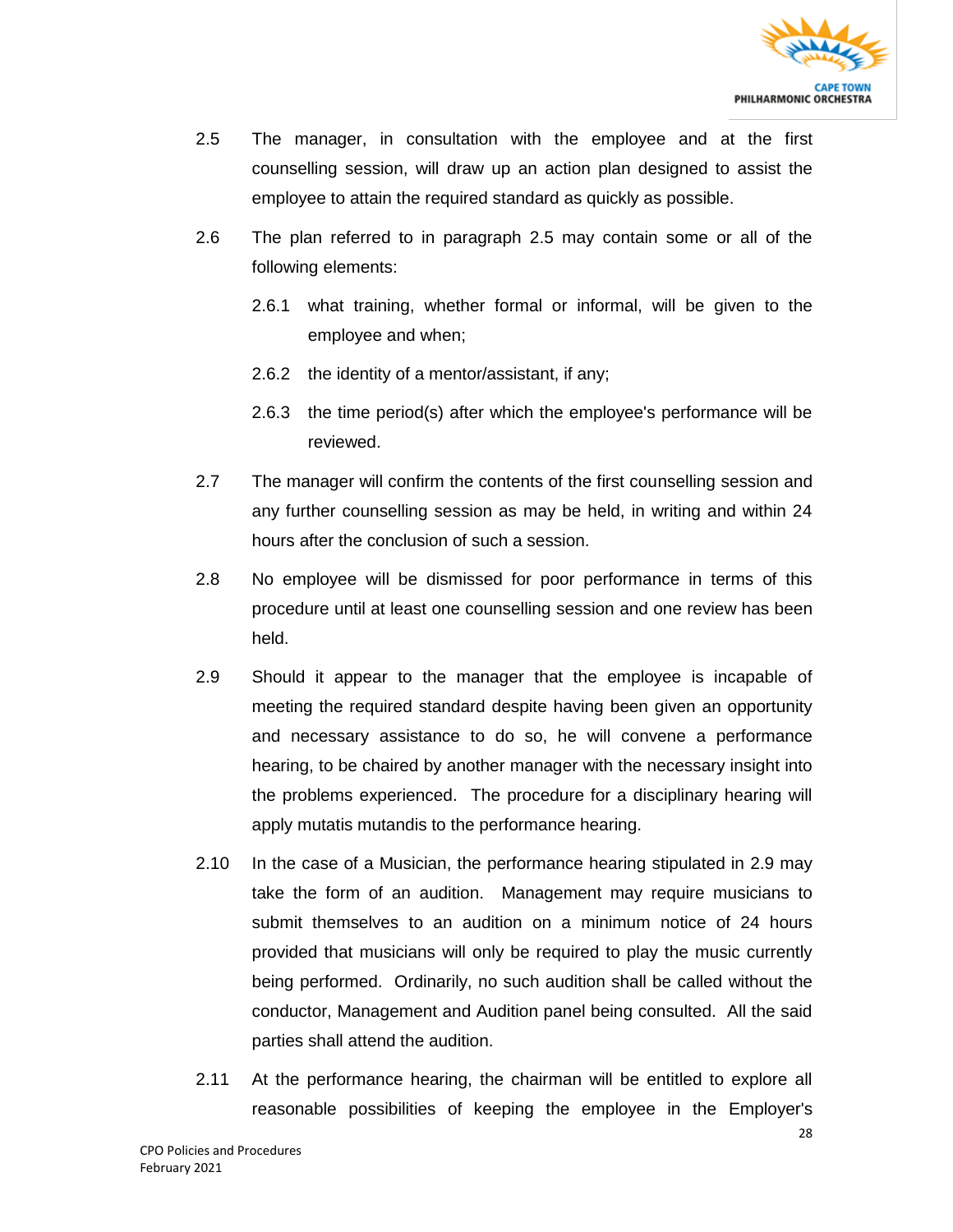

employment, including demotion (with the employee's consent). Should no such possibility present itself, the employee may be dismissed on notice, provided that the Employer will be entitled to pay the employee in lieu of such notice.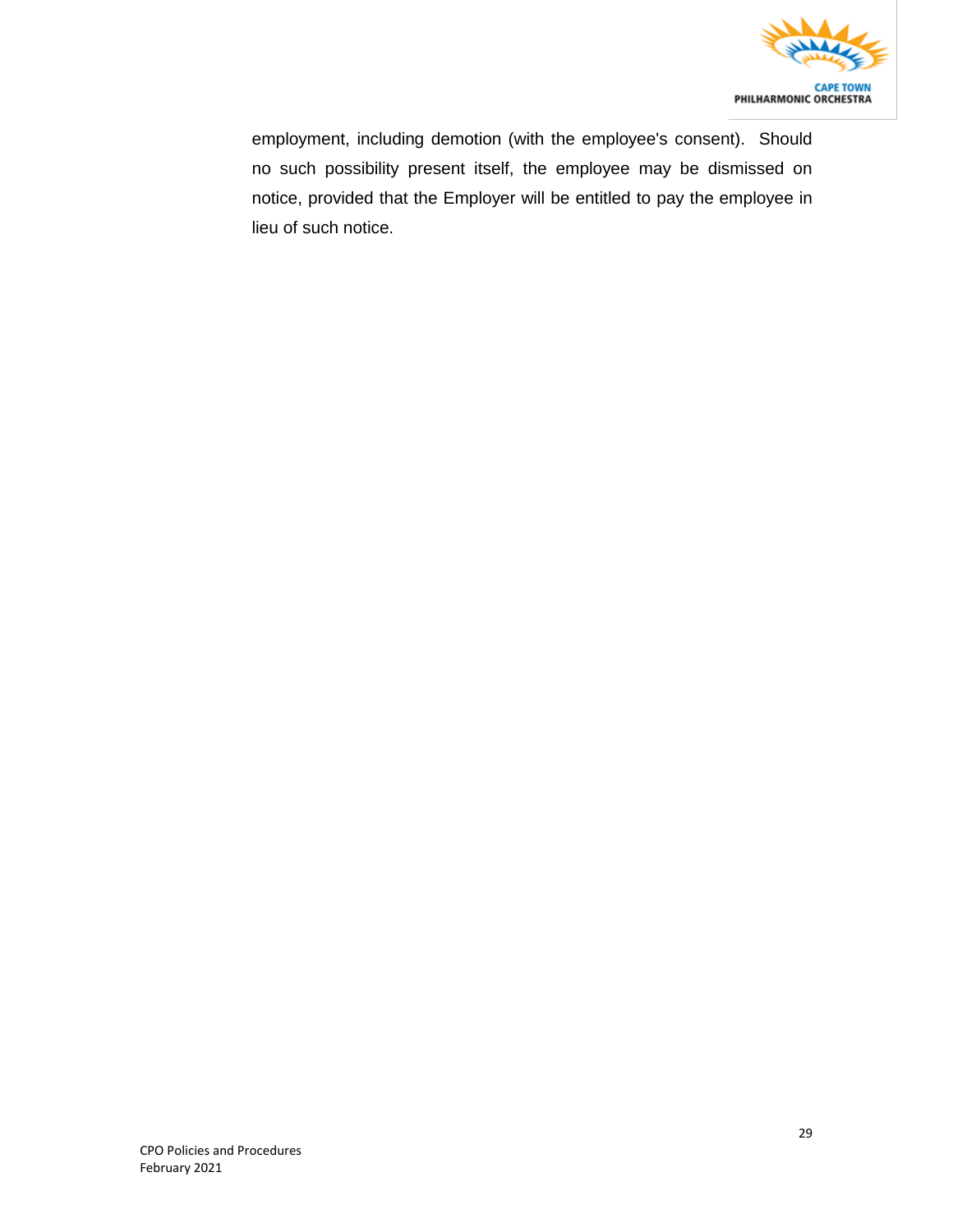

### **PART I**

### **SAFETY AND SECURITY IN THE WORKPLACE**

- 1. It is the policy of the Employer to take all reasonable steps to ensure the safety and security of its employees. It is the responsibility of individual employees, however, to ensure that they are fully informed by safety and security measures at any venue and that they comply fully with these measures at all times.
- 2. Management has the prerogative to control the access of persons to the Employer's property and appropriate measures may have to be implemented in this regard from time to time, particularly regarding the control of access by people to venues. Employees are required to comply with all reasonable instructions issued by Management in this regard.
- 3. The safety of an individual employee's personal possessions is the responsibility of each individual employee. Employees should therefore ensure that amongst other things their valuables are locked away when not under their direct control and keys for such lock-up facilities should be either kept by the employee in question or left with a responsible colleague or senior.
- 4. Management may from time to time issue guidelines and instructions such as may be necessary regarding the danger of fire on the Employer's premises or at venues from time to time. Employees are expected to be alert to the danger of fire at all times and to comply fully with instructions issued by Management in this regard.
- 5. Employees are obliged to comply with the rules and regulations of any theatre, concert hall or other venue at which the Orchestra may be rehearsing or performing.
- 6. Injury suffered by employees at work are to be dealt with in terms of the applicable health and safety legislation (including but not limited to the Compensation for Occupational Injuries and Diseases Act). Details of the procedures to be followed in this regard as well as the responsibilities on both employees and Management will be posed in an appropriate document on the Orchestra notice board outside the Orchestra rehearsal room.